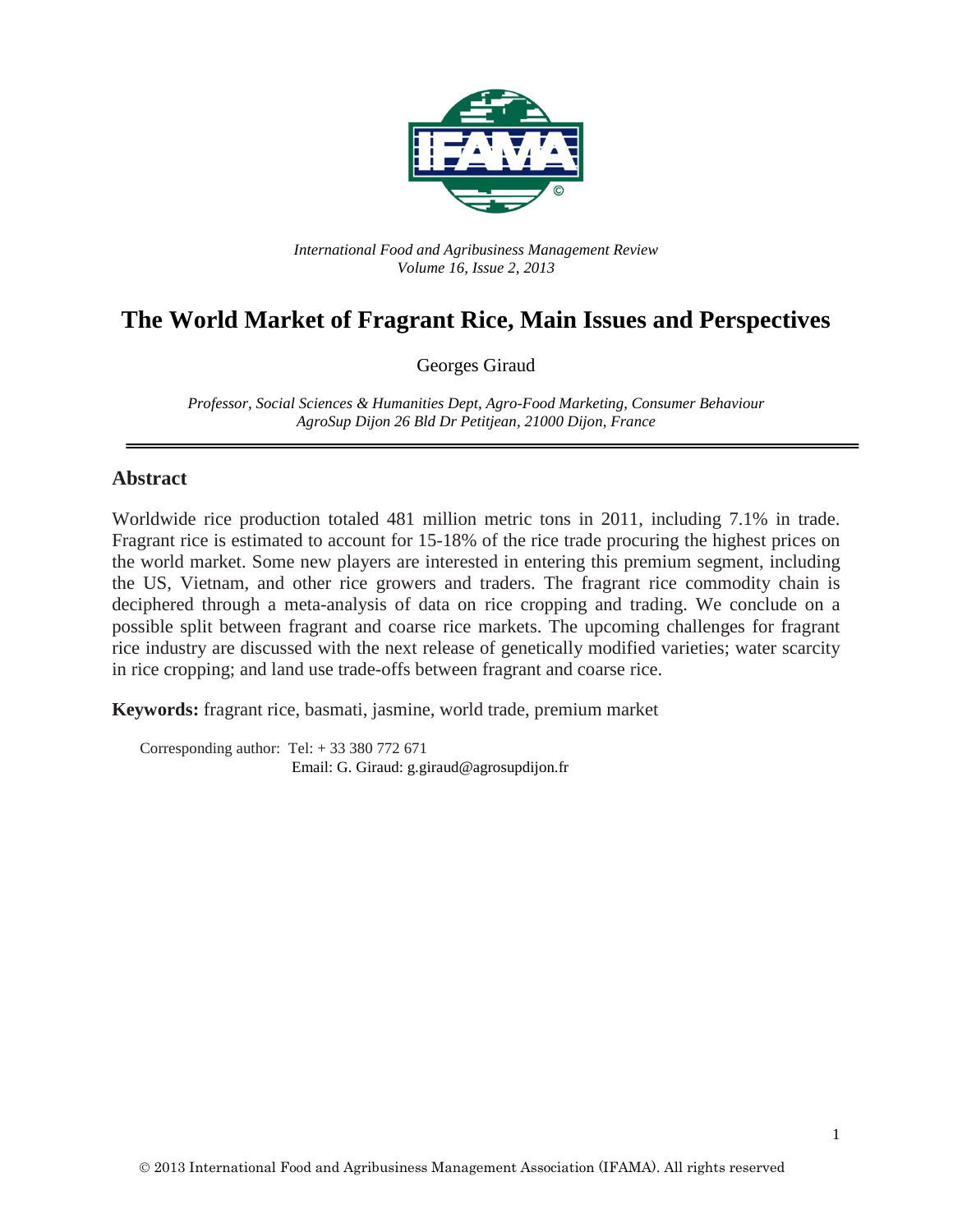## **Introduction**

Rice is a dietary staple for at least 62.8% of the inhabitants on the planet and accounts for 20% of the caloric intake for the world population. In Asia it accounts for 29.3% (Timmer 2010). This segment varies from 26.8% for China to 69.8% for Bangladesh. Recent increases and drops in agricultural commodity prices affected the rice trade market, but fragrant rice prices did not really decrease after the peak in the spring of 2008 and, it has remained the highest priced sector of the world rice market. Fragrant rice is priced on the world trade market at USD \$1,050 per metric ton (T) or more, whereas coarse rice is USD \$440-580/T (FAO 2012). Currently, fragrant rice is a niche market for the premium segment, whereas the main market for coarse rice trading is through government procurements related to food policy and security in Asia and Africa.

Fragrant rice is generally identified by three main factors: appearance, aroma and taste (Chaudhary, Tran and Duffy 2003). It is characterized as a superfine grain, with a pleasant and subtle aroma. It has a soft texture and extreme grain elongation with a breadth-wise swelling that occurs with cooking. Basmati and jasmine are premium long grain rice. Their high value comes from the characteristic fragrance in both the raw and cooked states, and for the distinctive shape of the grain, which upon cooking elongates to almost double its length whilst its width remains the same. In addition to having a desirable taste and texture, basmati and jasmine rice are reported to be a good source of slow releasing carbohydrates, i.e. it has a low glycemic index compared with other rice (Singh, Singh and Khush 2000). Basmati rice has traditionally been grown in the north and northwestern part of the Indian sub-continent for centuries. The best cropping conditions for jasmine are found in north and northeastern Thailand. Fragrant rice grows best and produces the best quality grains under warm, humid, and valley-like conditions. Because of the attractive price premiums, some stakeholders are prone to provide fragrant rice, not sourced from its genuine regions and consequently offer consumers less aroma.

This article examines the fragrant rice trade and its business prospects by analyzing recent, original, diverse and scarce data available in 2012. It is sourced from several databases and contrasted with previously published analyses. The research question is: Will fragrant and coarse rice segments have the same future in trade? A meta-analysis of data issued from published reports was conducted and positioned within a comprehensive literature review focused on fragrant rice. This article discusses fragrant rice pricing, trading and cropping. The competing ways in which the fragrant rice market is developed are explored including: Genetically Modified (GM) or Geographical Indication (GI)—with a short focus on forthcoming land use trade-offs between fragrant *versus* coarse rice cropping under water scarcity.

## **The Present Market of Fragrant Rice**

### *Price of Fragrant Rice*

Fragrant rice is priced on the trade market at \$1,100 /T or more, whereas coarse rice is \$440 - 580/T (FAO 2012). After nearly tripling to record highs between November 2007 to May 2008(Child and Kiawu 2008), global trading prices have dropped sharply. Price quotes for Thailand's high-quality long-grain milled rice—a benchmark for global trading prices, have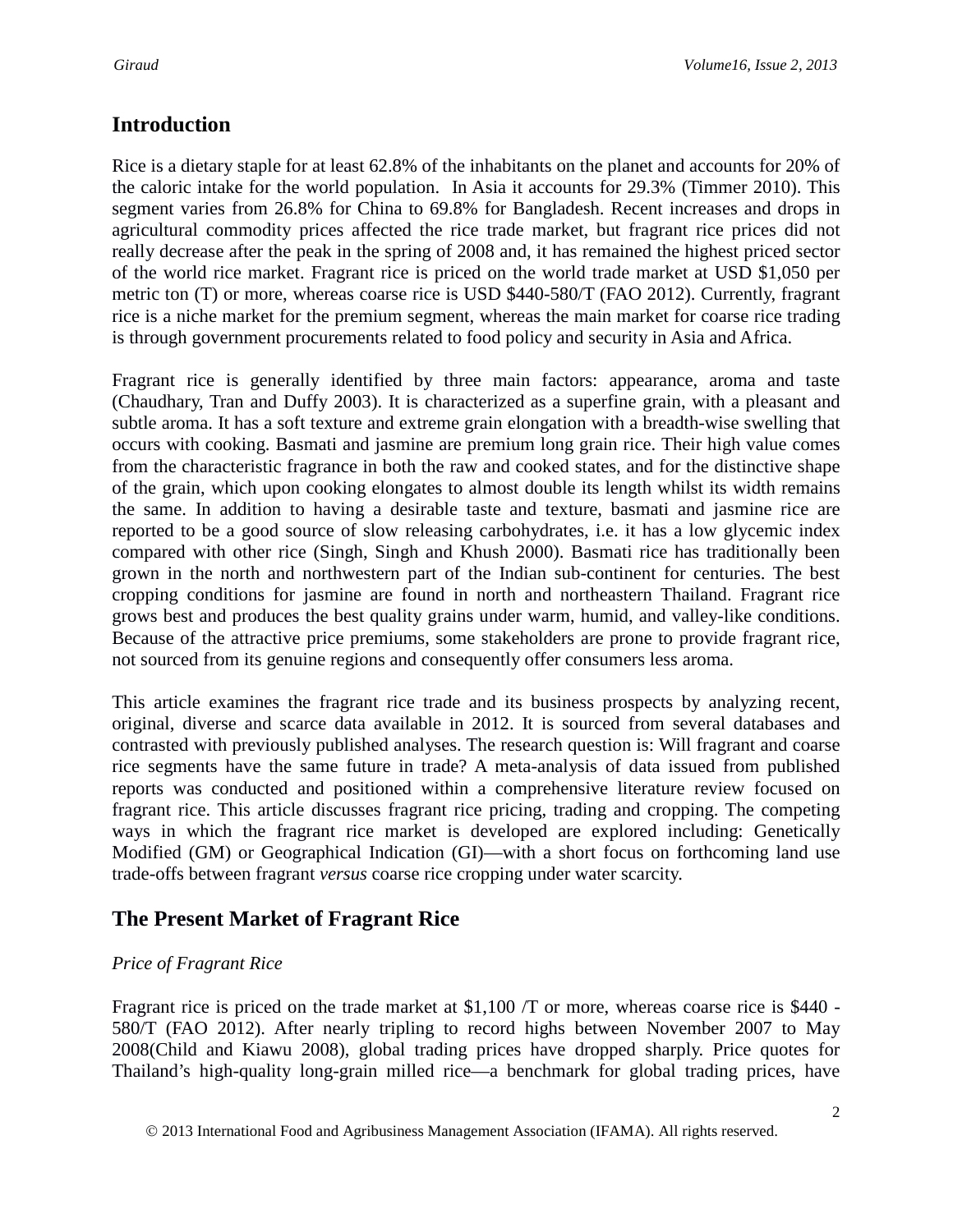declined by more than 40% since May 2008. Prices for U.S. long-grain milled rice more than doubled from November 2007 to late April 2008, and have since declined by more than 30%. By comparison, the prices of fragrant rice didn't drop, albeit declining slightly; they are always the highest from 2005 to 2012, and ranged from \$825 to \$1,111/T in October 2012 (see Figure 1).



**Figure 1.** Rice export price, USD/T Fob, January 2005 – October 2012 **Source**: adapted from FAO, 2012 \* %: broken grain percentage

Although unstable, the evolution of rice prices clearly shows an apparent split between the trend of specialty rice prices and the flattening of price curves for coarse rice varieties, ranging from \$530 to 600/T. However, the analysis of coefficient variation, from 2005 to 2012, does not pinpoint differences within the dispersion of prices between fragrant and coarse rice categories.

Factors affecting basmati pricing seem to be related to the increasing demand from major importers and harvest variation. The dispersion of basmati's prices may be due to varying exports from both India and Pakistan. Challenging basmati prices, jasmine is higher. Jasmine pricing is sensitive to variation as it is clearly an export-oriented crop. However, the dispersion of basmati pricing is two to three times more important than jasmine. No clear differences exist between the dispersion of fragrant rice prices and coarse rice prices, apart from basmati. More generally, it was revealed that Thailand is a price maker on the rice market as it counts for a third of worldwide rice trade (Ghosray 2008). However this is not proven yet on fragrant rice segment, where basmati and jasmine are both sold with balanced influence. Although operating on the same premium segment, basmati and jasmine are not direct competitors as they address specific demands from different importers.

The price premium of fragrant rice attracts many players and increases competition between domestic and trade markets. From 2003 to 2007, domestic rice prices were often lower but close

2013 International Food and Agribusiness Management Association (IFAMA). All rights reserved.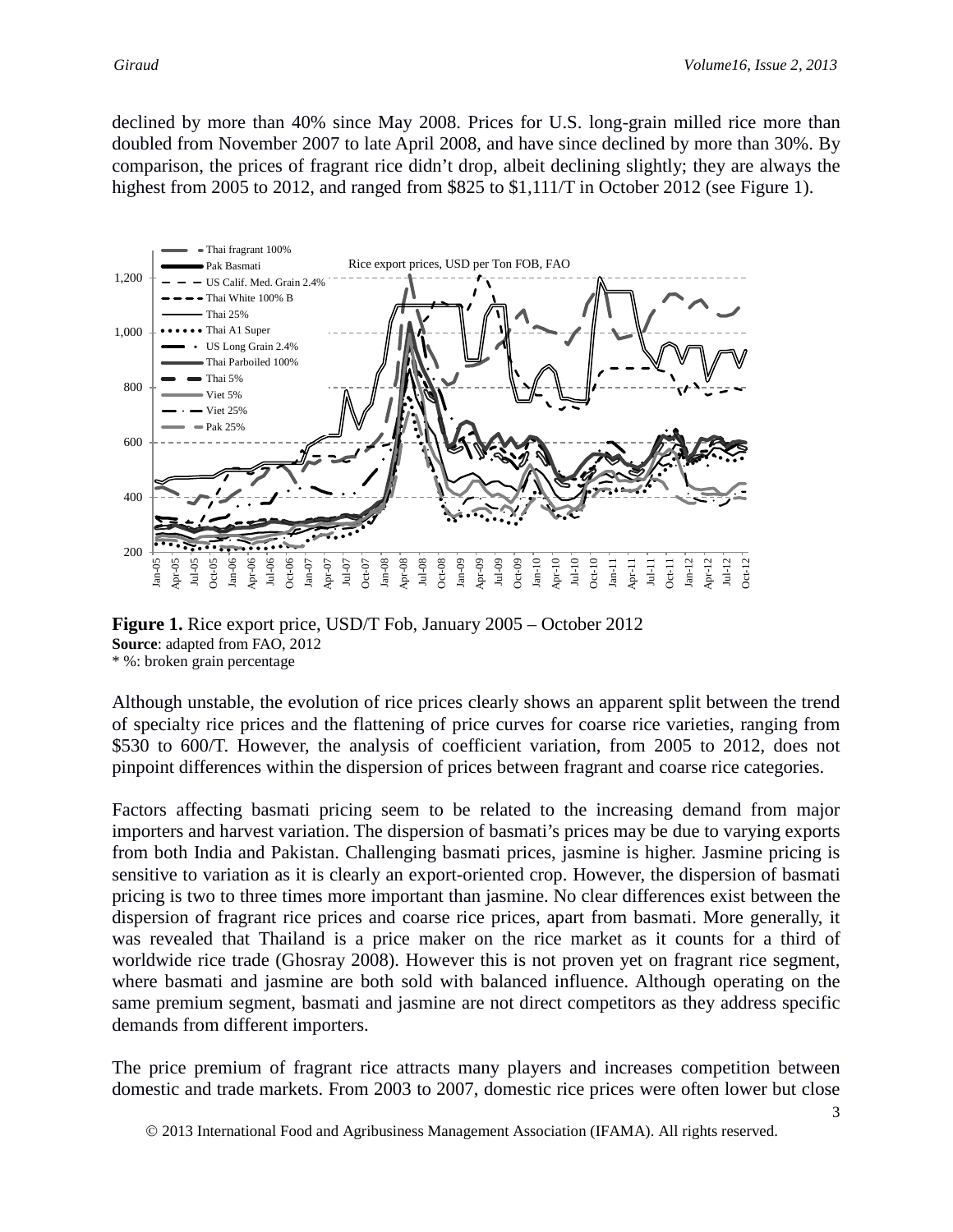to world prices in India and Thailand (Dawe 2008). Despite the low percentage exported from overall cropping, trade highly influences the domestic rice market through price volatility, as commodity stakeholders are prone to export when trade prices are high. Consequently, domestic rice prices are under the influence of trade prices, although 83% of rice crop is not traded (Dawe 2008). Hence frequent market shortages probably also foster fraudulent blending.

#### *Fragrant Rice Trade*

Rice trading is low and accounts for only 7.13% of the rice production, globally. Fragrant rice (mainly basmati and jasmine) is included in this production and accounts for around 15-18% of the worldwide rice trade. Fragrant rice is considered marginal in worldwide trade and largely ignored in well-documented overviews of rice marketing (Baldwin and Childs 2011; FAO 2012; Young and Wailes 2003). Basmati trade increased from 5.2% to 8.3% in all world rice trade from 2003 to 2008, with a record of 2.45 million T, on milled basis.

Recent studies have found that basmati aroma is favored by Indian-Pakistani and Turkish communities living in Europe, while jasmine addresses the sensory preferences of Asian consumers living in North America (Suwansri et al. 2002). Jasmine has low export potential for glutinous rice eating countries and is not a competitor in basmati consuming countries. Jasmine is finding a niche and growth potential in new markets for fragrant rice, where consumers do not have well established preferences (Suwannaporn and Linnemann 2008).

The WTO recognizes that governments see rice as a sensitive and special commodity (FAO 2012). Governments are able to control, and sometimes stop rice trade through taxing, governmental distribution agencies and price regulation. This exception regime is said to be leading to a safer food security system by providing lower rice prices for local populations in developing countries where authorities pay attention to rice availability for their own inhabitants. Despite holding the position as the second largest rice exporter, Vietnam chose to ban rice trade for several months in 2008 (Childs and Kiawu 2008). Egypt, India and Bangladesh did the same. Indian restrictions on non-basmati shipments were relaxed in July 2011 (FAO 2012).

The ban process did not directly affect the fragrant rice segment, as this category was not included in this ban period. In 2008, India applied a minimum export price (MEP) of \$1,200/T, plus a tax of \$180/T on basmati rice exports. Pakistan applied a MEP of \$1,300/T for basmati rice and \$1,500/T for super basmati, from January to August 2008. During the same time period, jasmine rice remained export-oriented. Jasmine accounts for 15 to 18% of Thai rice exports in volume, but contributes to half of rice exports incomes in Thailand. In 2010, India's basmati exports were estimated at 1.8 million T, Pakistan was 1.05 million T, Thailand exported 2.65 million T of perfumed rice and, Vietnam exported 0.24 million T of fragrant rice (Slayton and Muniroth 2011). These exports, identified as fragrant rice, represent 5.7 million T accounting for 18.3% of the worldwide rice trade. In Asia, trade stakeholders state that Vietnam and Cambodia garner 20 to 35% of fragrant rice market in Hong-Kong and Singapore, but receive very low prices, compared to Thai jasmine prices. However, no solid evidence of this situation is actually confirmed.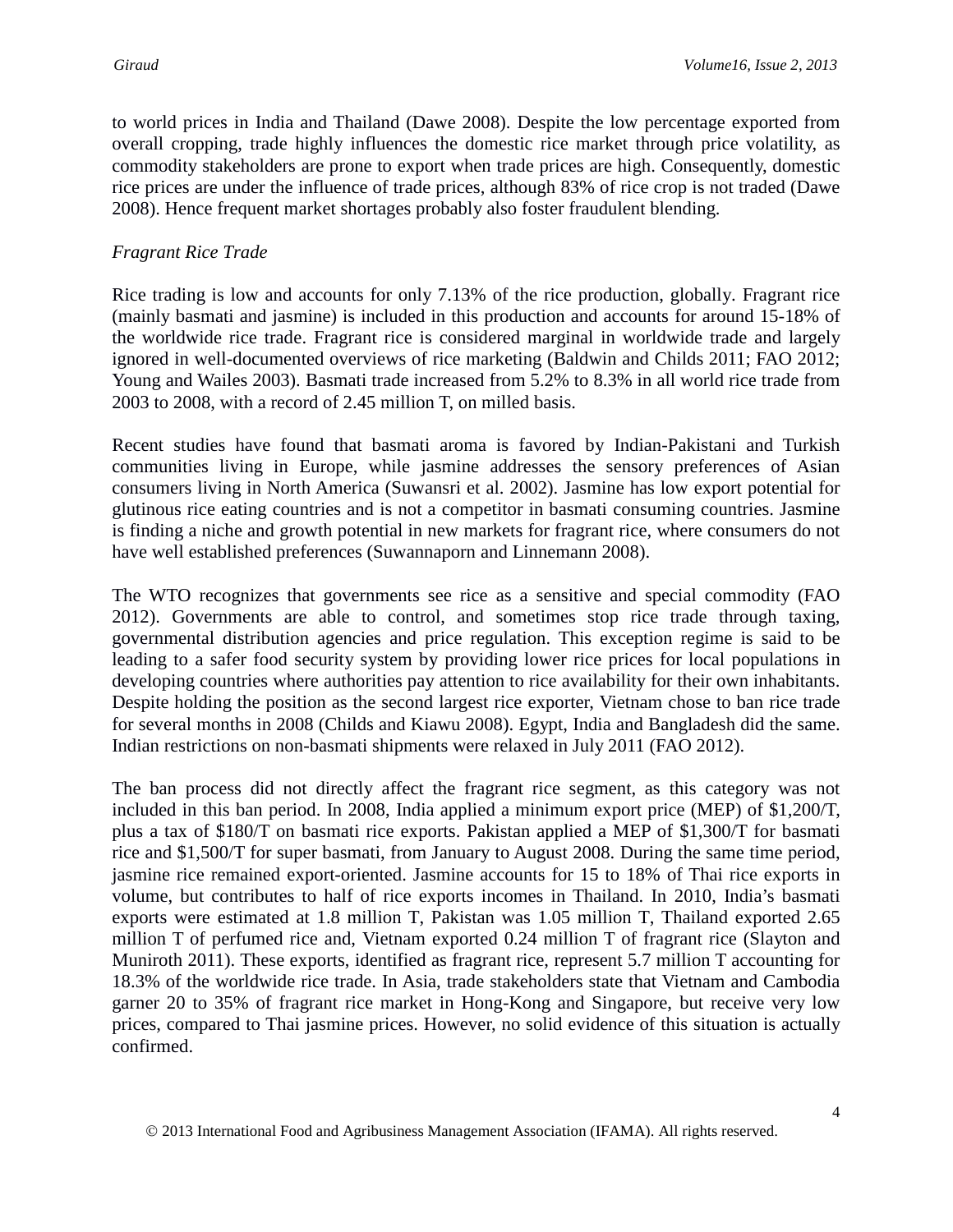Trade of coarse rice is spread throughout several countries, with the eight first importers making 34.3% of overall rice trade. As shown in Table 1, the first six rice exporters accounted for 80.8% of overall rice trade in 2011, while they comprise 62.9% of world rice production (FAO 2012).

| October 2011            | <b>Production*</b> | rank | Export* | rank | <b>Trade rate</b> | <b>Fragrant exports*</b> |
|-------------------------|--------------------|------|---------|------|-------------------|--------------------------|
| China                   | 138.0              |      | $0.8\,$ | 6    | 0.6%              |                          |
| India                   | 103.0              | ာ    | 5.0     | 3    | 4.9%              | $1.8**$                  |
| Pakistan                | 6.5                | 11   | 3.0     | 5    | 46.2%             | $1.05**$                 |
| Thailand                | 21.2               | 6    | 8.5     |      | 40.1%             | $2.65**$                 |
| <b>USA</b>              | 6.0                | 12   | 3.1     | 4    | 51.7%             |                          |
| Vietnam                 | 28.0               | 5    | 7.3     | 2    | 26.1%             | $0.24**$                 |
| World<br><b>Service</b> | 481.0              |      | 34.3    |      | 7.1%              | $5.7**$                  |

|  | Table 1. Importance of the main rice producers and exporters |  |  |  |  |  |  |
|--|--------------------------------------------------------------|--|--|--|--|--|--|
|--|--------------------------------------------------------------|--|--|--|--|--|--|

**Source**: adapted from FAO 2012,

\* Million T

\*\*: data 2010 from Slayton and Muniroth 2011

The fragrant rice trade is rather concentrated. In 2008, the top five clients of India have a share of 84.9%, of basmati exports from this country, those of Pakistan 68.5%, and those of Thailand 51.7% of jasmine. Basmati is primarily exported to Saudi Arabia, EU, Kuwait, Union of Arab Emirates and USA, while jasmine is shipped to China, Hong-Kong, Singapore, USA, EU and Macau. According to GDP per capita, high-quality (grains) fragrant rice is exported to rich countries, whereas fragrant broken grain is often exported to Africa, mainly the Ivory Coast, Senegal and Ghana (Slayton and Muniroth 2011).

#### *Fragrant Rice Production*

Worldwide, the paddy crop was estimated at 721 million T for 2011, producing 481 million T of milled rice, while global rice trade was estimated at 34.3 million T, on a milled basis (FAO 2012). Specific data related to fragrant rice cropping is scarce, although it comes primarily from three countries: India, Pakistan and Thailand (Chaudhary, Tran and Duffy 2003). The USA started fragrant rice's cropping in 1990, but no data is available in this special category on the well documented USDA website. Among the suppliers of the USA Rice Federation, 13 millers are providing aromatic rice. In Asia, Vietnamese and Cambodian fragrant rice is said, by trade experts, to be exported to Thailand as coarse rice. The same is likely to occur for Nepalese and Bengali fragrant rice exported to India. Since scientific publications on fragrant rice not produced in India, Pakistan or Thailand is scarce, we will primarily focus on these three countries. Rice cropping is slightly better documented.

Jasmine rice, called *Hom Mali* or *KDML 105 (Khao Dawk Mali)*, originates from the Isaan region in northeastern Thailand (Rahman et al. 2009). Released in 1959, *Hom Mali* landrace was developed during the 1980s through a governmental initiative for export purposes. The main staple for local inhabitants of the Isaan region is glutinous rice and not jasmine. Jasmine rice cropping increased by 74% from 1990 to 1998, reaching 28.3% of rice overall acreage in Thailand, despite low yields varying from 1.9 to 2.3 tons per hectare (T/ha) (Rahman et al. 2009). Jasmine rice acreage seems sensitive to export perspectives.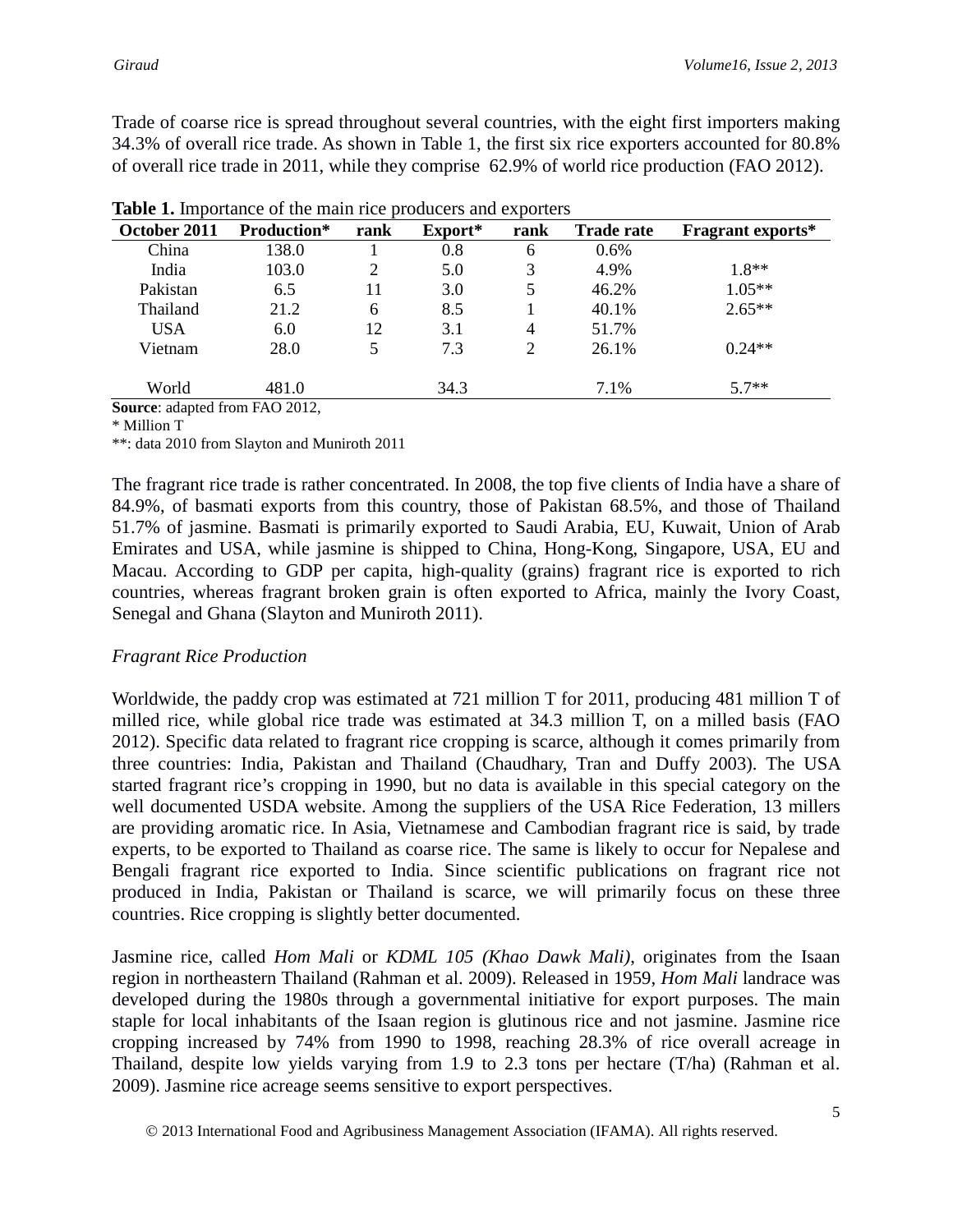According to Marothia et al. (2007), fragrant rice is an oligopsony market in the farm gate. The yield from fragrant rice is independent of farm size as it is not responsive to fertilizer. Because yields are low, such rice is cropped in marginal small farms in central India. Most districts of ancient Punjab are reported to be in the basmati belt. All these regions are located in Himalayan foothills with peculiar pedo-climatic conditions and specific knowledge on traditional cropping of basmati rice (Giraud 2008). The ancient Punjab includes present western Punjab in Pakistan, eastern Punjab and Haryana in India.

In western Punjab, which represents 91.2% of all Pakistan basmati crops, basmati acreage increased by 39.7% in ten years and yield increases of 32.8%. Basmati accounted for 61.6% of rice acreage and 50.3% of the rice production in Pakistan in 2007. Basmati acreage is unknown for India and its production is estimated from 4 to 7 million T according to varying sources. Basmati yields are still low with 1.7 T/ha in 2006 in western Punjab, compared to 2.1 T/ha for all rice produced in Pakistan, and 3.8 T/ha in the eastern Punjab region of India. Cropping basmati leads to 33.1% higher costs compared to non-basmati rice in India (Uttaranchal) and 44.9% lower yields, however, according to price premiums, the net return is still positive (+30.3%) for basmati farmers (Singh et al. 2006).

As cropping areas are stabilized in the studied countries, increases in fragrant rice production depends upon yield improvement, the substitution of fragrant rice instead of coarse rice crops, and improvements in the milling process to a minor extent. According to Mushtaq and Dawson, basmati rice acreage in Pakistan is not responsive to price shocks but more sensitive to variations in irrigated areas (2002). Varietal diversity explains 25% of overall increase of rice production in Indian Punjab, while the basmati ancient variety accounts for 3.8% of rice crop in the same State (Singh 2010).

While ongoing agricultural education helps farmers use best practices in rice growing, yield improvement is mainly coming from genetic selection and crossbreeding. Agricultural development centers are working to improve rice yields and spread crop areas (Singh et al. 2006; Bashir et al. 2007; Abedullah 2007; Rahman et al. 2009). However, end-use characteristics are related to the growing place, as an effect of *terroir*. The same seeds do not provide the same final traits according to variation in planting location. Hence the trade-off is between yield improvement and preserving pure lineage in fragrant rice parentage for new varieties.

On another hand, the influence of basmati on fragrant rice market might be a concern for biodiversity. A well-documented study of fragrant rice history in India, identified 316 Indian scented cultivars, most often erased by basmati salience in cropping, and scientific works (Ahuja et al. 2008). Attractive to traders, because of its price premium, basmati rice is sown on extended acreage. Consequently, it contributes to erasing other scented cultivars which are not sold for trade.

DNA testing for had been used for some time to validate and authenticate rice (Bligh et al. 1999). Authentication for Jasmine rice does not seem to be a major issue so far as it is not a subject of recent research publications (Piyasilp and Kusanthia 2003). A survey using DNA testing was carried out in 2003 by the British Food Standards Agency in order to measure the sincerity of labeling on basmati rice packages sold in the UK (Burns, McQuillan and Woolfe 2004). One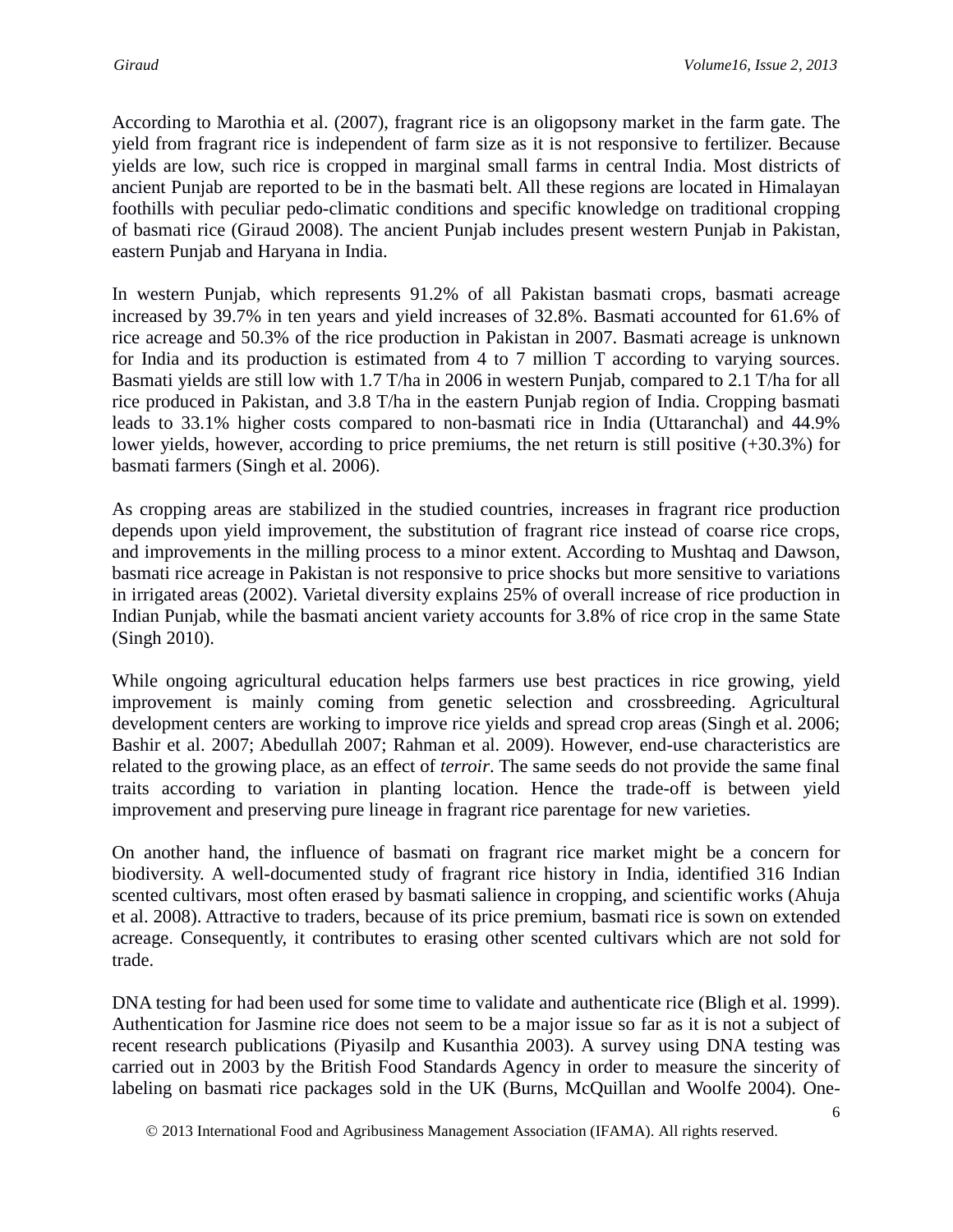third of the 363 samples, collected from a range of retail outlets and catering suppliers, were labeled originating from India, one-third from Pakistan, and the final one third were not labeled from any country of origin. A small number of samples were labeled as mixed origin. All samples claimed to be basmati rice. While 54% of the samples were found to contain only basmati rice, non-basmati rice was detected in 46%. In around 24% of all the samples, the nonbasmati rice content was relatively small, i.e. less than 10%, and sometimes below the limit of measurement. However 17% of samples had non-basmati rice content greater than 20%. Of great concern were 9% of the samples which contained non-basmati rice content greater than 60%. The authentication of fragrant rice is an important topic since it procures the highest prices on trade market. The rice trade consists of several players, sensitive to market pressure. The demand for fragrant rice increases slightly, while production does not always follow this trend.

Presently, some difficulties exist in distinguishing fragrant rice from coarse rice on the market. Considering the perfectible traceability of each rice shipment along the commodity chain, there is evidence of a connection between fragrant and coarse rice on trade. The major difference, coming from aroma, seems less obvious with respect to a hybridization trend currently occurring within the rice seed industry. It is likely to affect the rice market in the near future.

## **Rice Market Perspectives**

### *GM or GI?*

Market pressures combined with expected earnings for stakeholders have led to higher yields in the most expensive rice. So far, genetic selection has produced several hybrids that now produce a modest return of fragrant traditional lines. In a market where demand exceeds supply, stakeholders are sometimes tempted to act in an opportunistic manner. Hence, the presence of "semi-basmati" or "improved jasmine" and "product uncertainties" is found in the literaturebased field studies (Goel and Bhaskaran 2007). Another issue on authentication and traceability of fragrant rice is the genetic selection and parentage of hybrid lines.

Moreover, agronomic and climatic conditions vary greatly from one region to another. Genetic selection has enabled adapted hybrids to resist water scarcity, salt abundance, high temperatures as well as weed and pest attacks. These hybrids are coming from ancient lines in a modest extent. Hence the final attributes of such hybrid lines are far from genuine traits of pure lines. Patenting living resources is still a pending issue in the fragrant rice niche with tentative international patents on *Jasmati* and *Texmati* (Sarreal et al. 1997). As the patenting trend is active, the competing scheme of GI may be better considered in order to provide a valuable tool for local biodiversity preservation. Fragrant rice is a trade-oriented commodity that attracts a number of stakeholders due to its price premium, even though they are far from the regions of origin. Hence a clarification of crop areas and seeds line varieties may enhance authenticity of fragrant rice and improve the reliability of rice commodity chain actors as well (Marie-Vivien 2008).

Although previous publications suggest an optimistic future of genetically modified rice varieties (GM), little is known about the market release of transgenic rice (Bajaj and Mohanty 2005). According to Bashir et al. (2007), several GM lines of basmati are ready in R&D laboratories,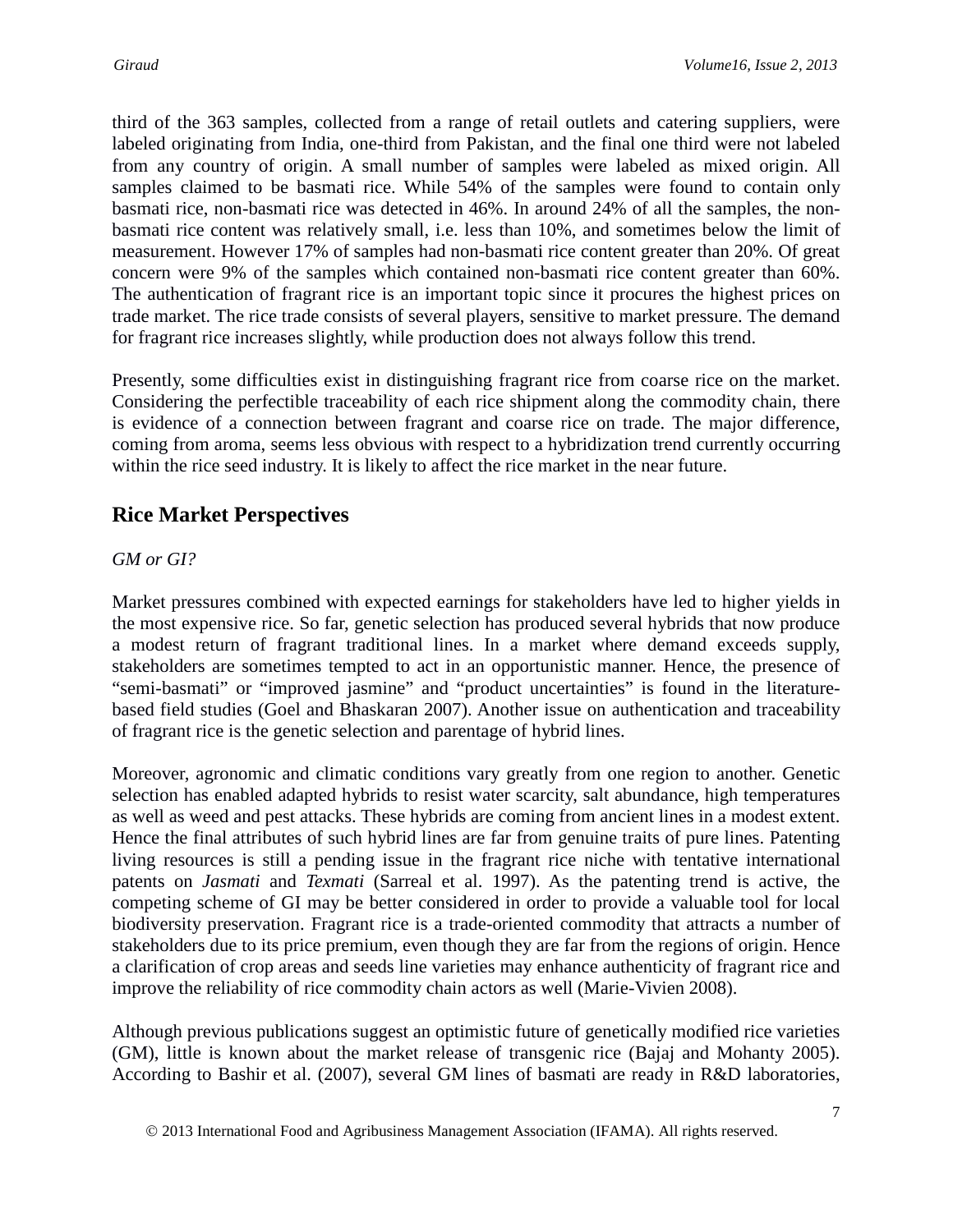offering different traits such as resistance to pesticide, (Bt *Bacillus thuringiensis*) cold, salinity, and bacterial blight. Notwithstanding, rice exporters are still reluctant to produce and supply GM because of averse public reactions and the potential risk of export losses in Japan and Europe (Gruère and Sengupta 2009). Because of this concern, Thailand, as the first rice exporter, is strongly reluctant to accept GM technology for rice cropping. New jasmine varieties, such as RD15 or RD6, crossbred by IRRI laboratory, are ready for market, with higher yield and better blast resistance but lower fragrance. These GM jasmine varieties are not yet released on the market, and modern crossbreeding developments are helping to improve jasmine yields without the GM technology (Jairin et al. 2009).

We will probably see a debate on GM or GI of fragrant rice in the near future. The move to register basmati as a collective trademark in Pakistan may lead to improved traceability (Mohsin 2008). Thailand initiated a registration procedure for GI in order to protect indigenous know-how on jasmine rice cropping (Saenrungmueang, Srisa-ard and Pansila 2009; Napasintuwong 2012) and jasmine rice Khao Hom Mali is a registred Protected Geographical Indication in the EU since February 2013 (European Union 2013). According to the trade orientation of fragrant rice, the GI scheme may fit well with the actual commodity chain organization that is prevailing in the rice industry. Based upon the products historical reputation of high quality and strong independent controls and compliance within code practices, the GI scheme is compatible with the important scale of production and broad marketing. Still under the free market regime, the fragrant rice trade may benefit from protecting the rice's origin in order to better anchor value in the regions of origin and to avoid misleading end-consumers. However, due to a probable GIbased segmentation on fragrant rice, a discrepancy between fragrant rice and coarse rice segments might be foreseen. Long grain coarse rice, and some fragrant GM rice varieties, may gain market share from importing countries where local consumers are more price sensitive or under the influence of strong branding strategies and less sensitive to aroma, origin or authenticity of rice.

#### *Land Use and Water Scarcity*

Another important challenge likely to develop soon is the trade-off in land use between sowing coarse rice with good yields versus sowing fragrant rice with high premium but low yields. This may influence the price making process on fragrant rice trade segment. Land use and water scarcity may affect the reliability of major rice exporters. For example, as India's domestic demand for rice increases, combined with the pressure on land and water usage, India may become an erratic rice exporter, (Kumar et al. 2010). India was the world's largest rice exporter in 2012 although it had applied a ban on coarse rice exports in 2008.

The Indian state of Punjab plans to shift agricultural activities away from water-intensive crops (rice, wheat), towards less water-intensive crops hoping for a more promising market potential. Water resource management makes Punjab's status as a grain exporter to other states increasingly problematic. One of the objectives of the governmental plan for water management in India is to reduce rice cultivation acreage in western Punjab from 2.8 to 1 million ha. As this State is the main cropping region for basmati, the implementation of this project may reduce Indian basmati production in forthcoming years. Punjab and Haryana produce 14.4% of Indian rice harvest in 2008 in a 99% irrigated area. In India, 80% of the rice production increase is related to yield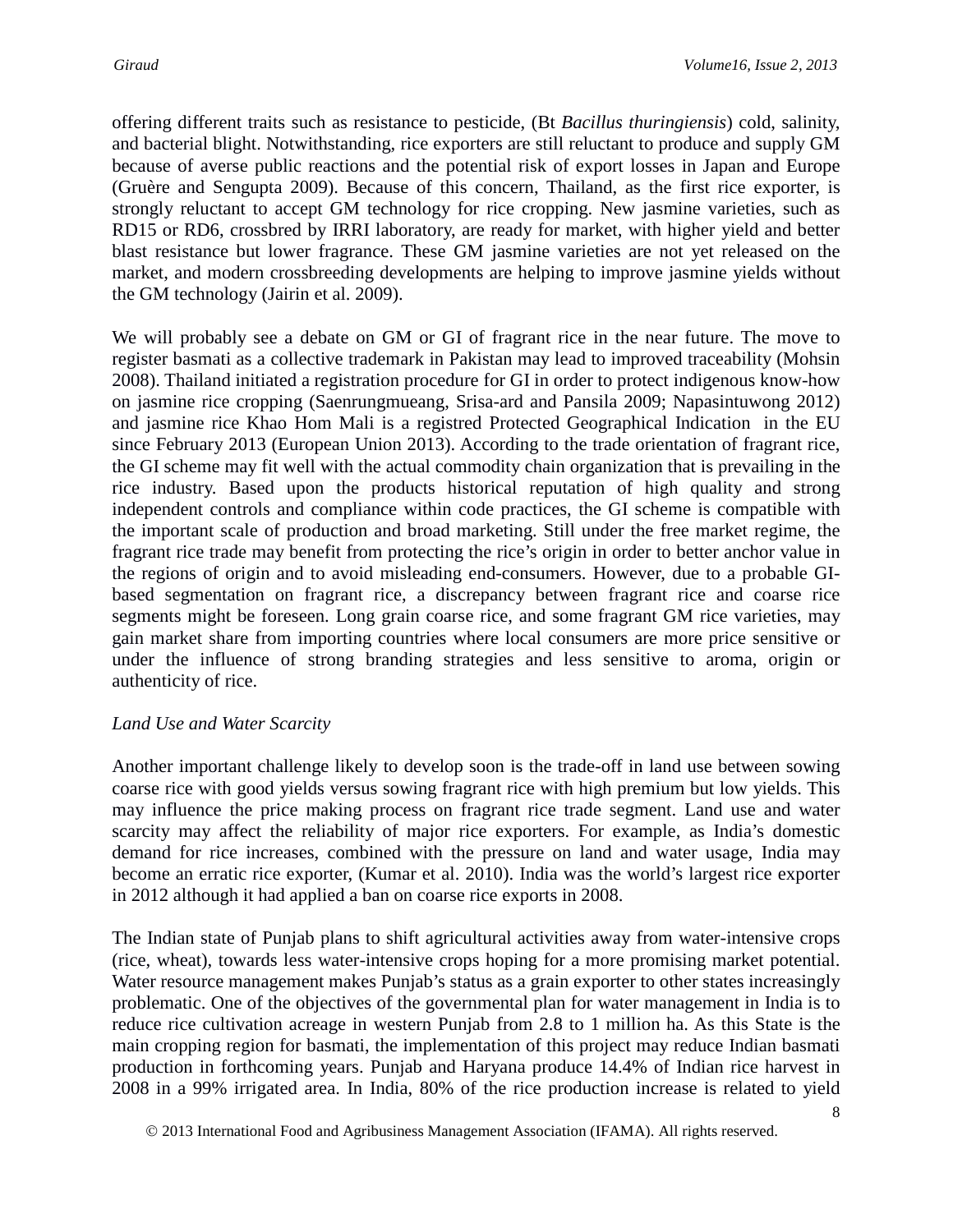improvement, apart from Punjab where it is related to the extension of rice cropping (Prasanna, Lakshmi and Singh 2009). As Punjab is the main basmati cropping State and basmati is less sensitive to fertilizer, the Indian project for water saving could possibly lead to reduced basmati harvests.

On a global level, water usage will be a limiting factor for all rice cropping in the near future. Hence the trade-offs between coarse and specialty rice sowing will better integrate price premiums and water cost pressure as well. It remains to be seen whether this will act in favor of fragrant rice. The importation of water-intensive goods, such as rice is a water saving strategy for rich and dry countries—such as Saudi Arabia or United Arab Emirates. Such importers are able to pay for virtual water (Roth and Warner 2008).

### *Yield vs. Fragrance*

Fragrant rice is well-known for its low yield, which produces approximately half that of coarse rice. Consequently the seed industry has sought to improve its yield and through crossbreeding of selected strains has shown promising agronomic traits. Year-after-year, new varieties of fragrant rice are released on the market which are providing better results at the harvesting stage. Stakeholders have also noticed that the fragrance of aromatic rice is becoming lighter. Thus, it is worth considering the possible effect that yield improvements have on aroma.

Since no extensive studies has been published on the cross-tabulation of agronomic and phenotypic traits of aromatic rice, a meta-analysis was conducted for the present research utilizing primary data from Akram (2009); Bhattacharjee et al. (2002); Rahman et al. (2009) and Baldwin and Childs (2011). By gathering sparse data from these studies, a dataset of 20 aromatic rice varieties was obtained on: yield; variety (T/ha); tall of observed rice plants (cm), maturity days (number of days between the date of sowing and the harvest's one); strength of the aroma (as indicated above) and year of release on the market (see Table  $2)^{1}$  $2)^{1}$  $2)^{1}$ .

| <b>Statistics</b> | <b>Yield</b> $(T/ha)$ | $Tall$ (cm) | <b>Maturity</b> (days) | Aroma | Year of release |
|-------------------|-----------------------|-------------|------------------------|-------|-----------------|
| mean              | 3.8                   | 124.9       | 124.8                  | 2.4   | 1987            |
| min               | 0.7                   | 90          | 90                     |       | 1933            |
| max               | 7.7                   | 170         | 150                    |       | 2010            |
| std               | 1.45                  | 24.18       | 18.68                  | 0.88  | 19              |

**Table 2**. Descriptive statistics of 20 fragrant rice varieties according to their yield, tall, maturity days, aroma and year of release

A Principal Components Analysis (PCA) was carried-out in order to measure, whether the trend towards yield improvement is congruent or not with end-user oriented traits such as aroma. *Aroma* and *Year* of release on the market are discontinuous and illustrative variables; *Yield*, *Tall* and *Maturity* days are active variables. In agronomy, PCA provides useful insights for screening the crops' performance under certain conditions or traits combination (Hahn and Chae 1986; Eticha et al. 2010).

<span id="page-8-0"></span><sup>&</sup>lt;sup>1</sup> The whole dataset is shown in Appendix 1.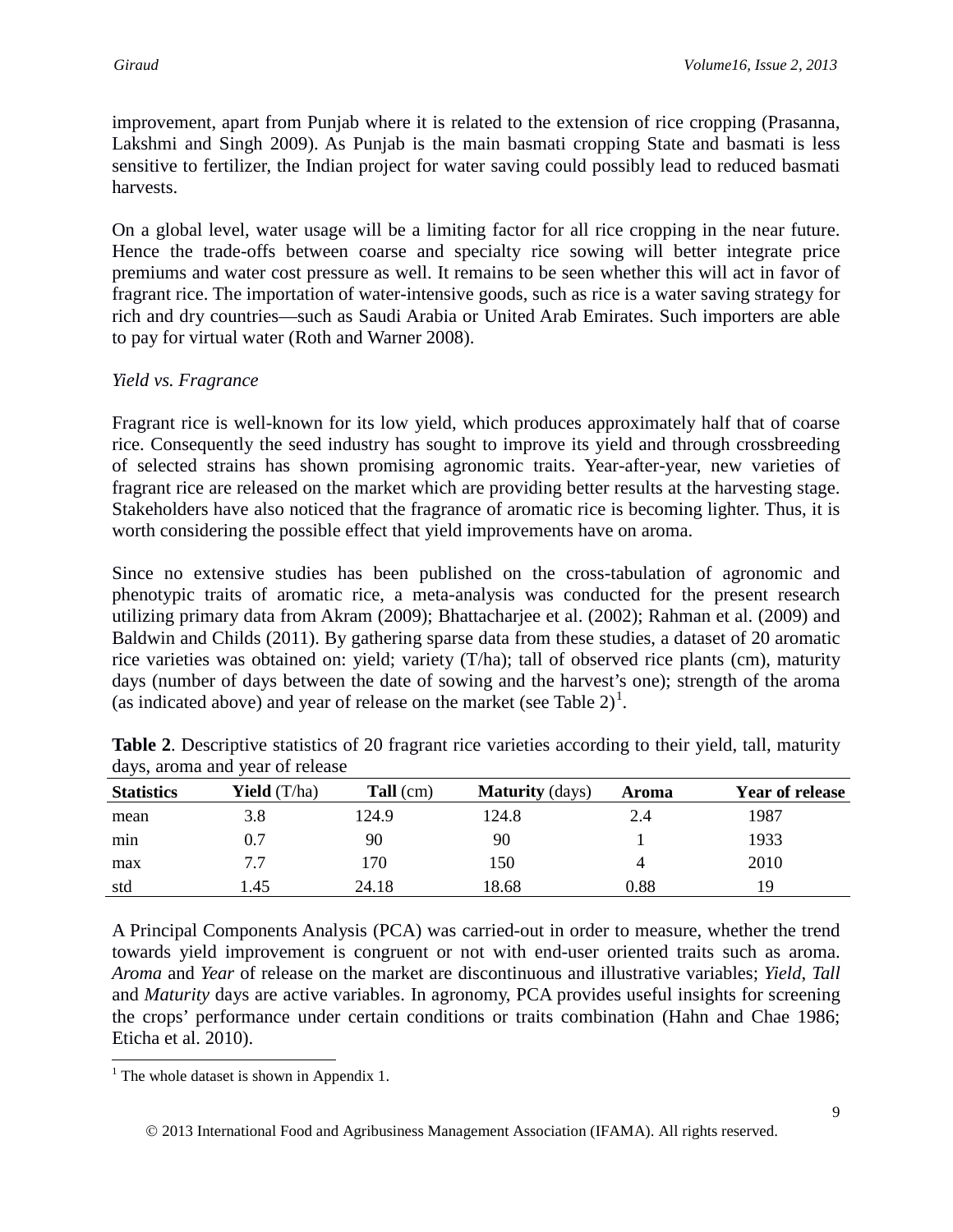

**Figure 2.** PCA on yield improvement vs. tall and maturity days of fragrant rice varieties **Note:** Active variables are *Yield*, *Tall* and *Maturity days* in unbroken lines; illustrative variables are *Aroma* and *Year of Release* in broken line.

Figure 2 shows the results of the PCA with the 1<sup>st</sup> factor opposing *Yield* to *Tall* explaining 42.1% of the overall variance of the fragrant rice studied varieties. Meanwhile the  $2<sup>nd</sup>$  factor is based on *days required for Maturity* and explains 38.55% of the variance. *Aroma* is an illustrative variable and is related to *Tall*. These results explain 80.65% of the overall variance within the studied dataset, and are congruent with those from Kibria, Islam and Begum (2008) who found a highly significant negative association between aroma and grain yield. The illustrative variable related to the *Yield* is the *Year* of the market release, indicating that the variety selection is leading to improved yield by decreasing the tall. The contribution of the variables to the  $2<sup>nd</sup>$  axis indicates that the required days for *Maturity* are less correlated to the *Yield* (see Appendix 3).

The Ascendant Hierarchical Clustering (AHC) carried-out on the basis of the PCA found three classes with respectively low, medium and high yield, and interestingly, with strong and moderate aroma (see Appendix 2). The first class of fragrant rice varieties with low yield and strong aroma is the oldest one and the third class with varieties showing higher yield and lighter aroma is the most recent (see Table 3).

Compared with coarse rice, old varieties of fragrant rice are usually tall (170 cm for basmati, 140 cm for jasmine). None of the aromatic rice is known to be small. Hence, the tall of the plant is a predictor of aroma—with respect to old parentage. However, the rice plant is prone to lodge when the grains are mature and heavy. There is a risk of loss before harvest with tall plants, because once the plant is lodged, moisture and contamination by aflatoxins can occur from humid ground. Better yield is then obtained from shorter plants. As a side effect, the aroma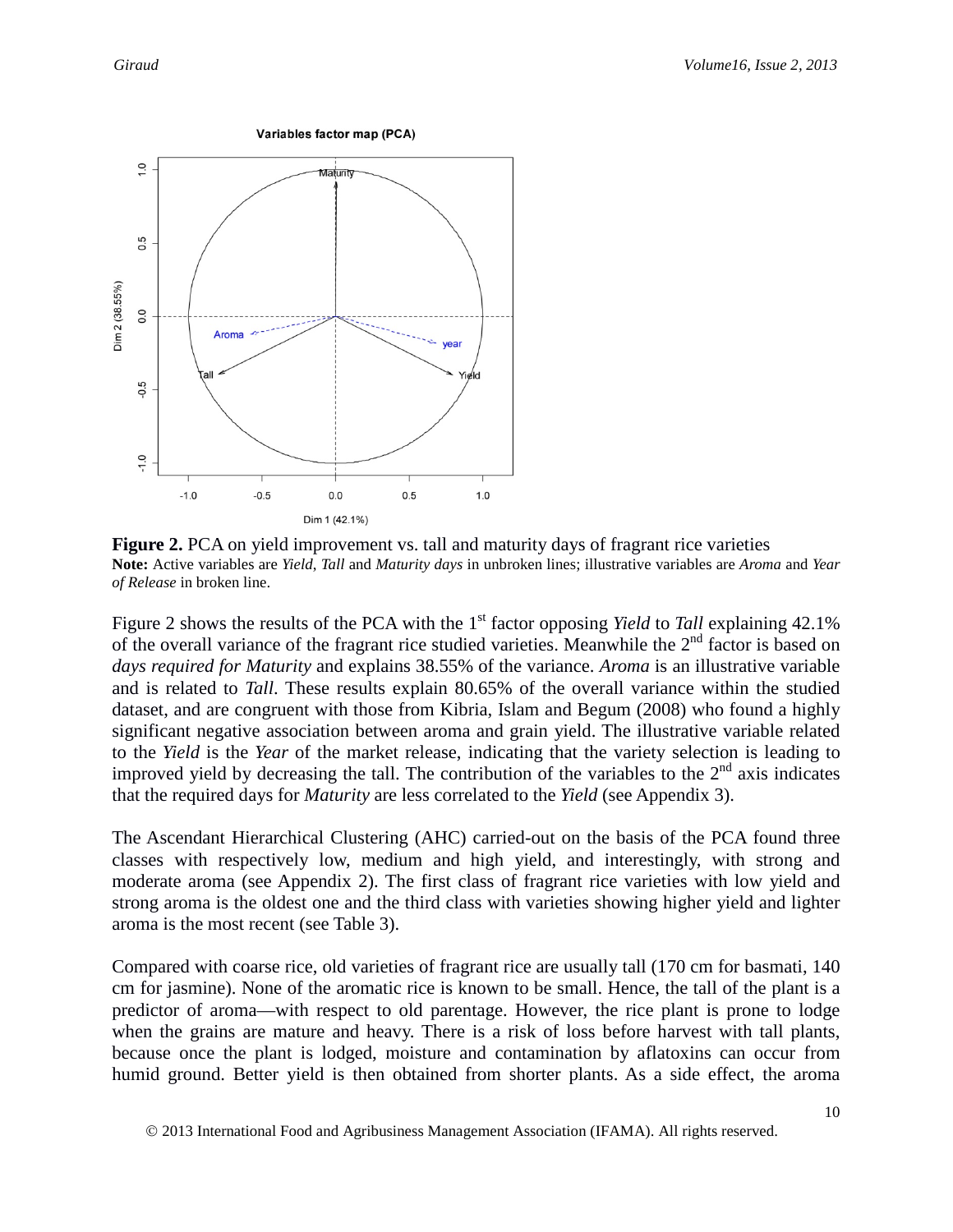seems less present in new fragrant rice varieties released on the market because the primary outcome in genetic selection are yield-driven and cause reduced tall in the plant. This yieldoriented trend does not lead to a clear split between fragrant and coarse rice. The blending between these two categories becomes easier when the aromatic difference is less obvious. Consequently, rice, stated as aromatic, but including both fragrant and coarse varieties, may be shipped more frequently than pure fragrant rice.

|         |                   |              | <b>Active variables</b> |                 |                | <b>Illustrative variables</b> |
|---------|-------------------|--------------|-------------------------|-----------------|----------------|-------------------------------|
|         | <b>Statistics</b> | Yield (T/ha) | Tall (cm)               | Maturity (days) | Aroma          | Year of release               |
|         | mean              | 2            | 138                     | 140             | 3              | 1971                          |
|         | max               | 3            | 170                     | 150             | 4              | 1996                          |
| Class 1 | min               |              | 115                     | 120             | 2              | 1933                          |
|         | std               | 0.94         | 29.28                   | 11.73           | 1.00           | 24.17                         |
|         | mean              | 4            | 128                     | 114             | $\overline{2}$ | 1990                          |
| Class2  | max               | 5            | 160                     | 140             | 4              | 2009                          |
|         | min               | 2            | 91                      | 90              |                | 1959                          |
|         | std               | 0.75         | 19.09                   | 15.88           | 0.79           | 14.81                         |
|         | mean              | 5            | 99                      | 137             | 2              | 1999                          |
| Class 3 | max               | 8            | 116                     | 150             | $\overline{2}$ | 2010                          |
|         | min               | 4            | 90                      | 121             |                | 1989                          |
|         | std               | 1.64         | 11.81                   | 12.71           | 0.50           | 10.15                         |

|  | <b>Table 3.</b> Descriptive statistics of 20 fragrant rice varieties according to their cluster based on |  |  |  |  |  |  |
|--|----------------------------------------------------------------------------------------------------------|--|--|--|--|--|--|
|  | Yield, Tall and Maturity days                                                                            |  |  |  |  |  |  |

### *Fragrant Rice Branding*

Large variability in rice varieties is not helpful when seeking an accurate monitoring of fragrant rice production. Still questionable is the effect of crossbreeding: How often can a hybrid be crossbred and still qualify as belonging to the fragrant rice family? What is the significant lineage from pure lines for hybrid rice: 50%, 5%, or 1%? No scientific evidence is published on this, whereas some trade stakeholders are prone to label any hybrid basmati that has at least one remote lineage with basmati. The same is true for jasmine rice, and there is far from a domestic jasmine local breed in Surin (Thailand); Jasmine-Early-Short sown in Arkansas (USA), *Jasmati* patented by Rice Tec. Inc. for the North American market (Sarreal et al. 1997); or *Thasmin* cropped in Argentina.

Cropped in the USA, the fragrant rice, *Jazzman*, is a newly released variety challenging the imported jasmine from Thailand, and targets the commercial North American domestic market (Baldwin and Childs 2011). Naming this new rice *Jazzman* is quite clever. The pronunciation is close to jasmine. Jazz music comes from a major rice cropping area in USA. Hence, *Jazzman*  sounds like a perfect stereotype for a rice brand in North America. Primarily, new varieties are released on the market utilizing branding and naming schemes that sound local. This practice raises the role of GI in protecting local names and local agronomic resources as well, against potential commercial abuses. This will be a major issue in the near future with the assessment of aroma as new varieties are less aromatic but still seek local parentage.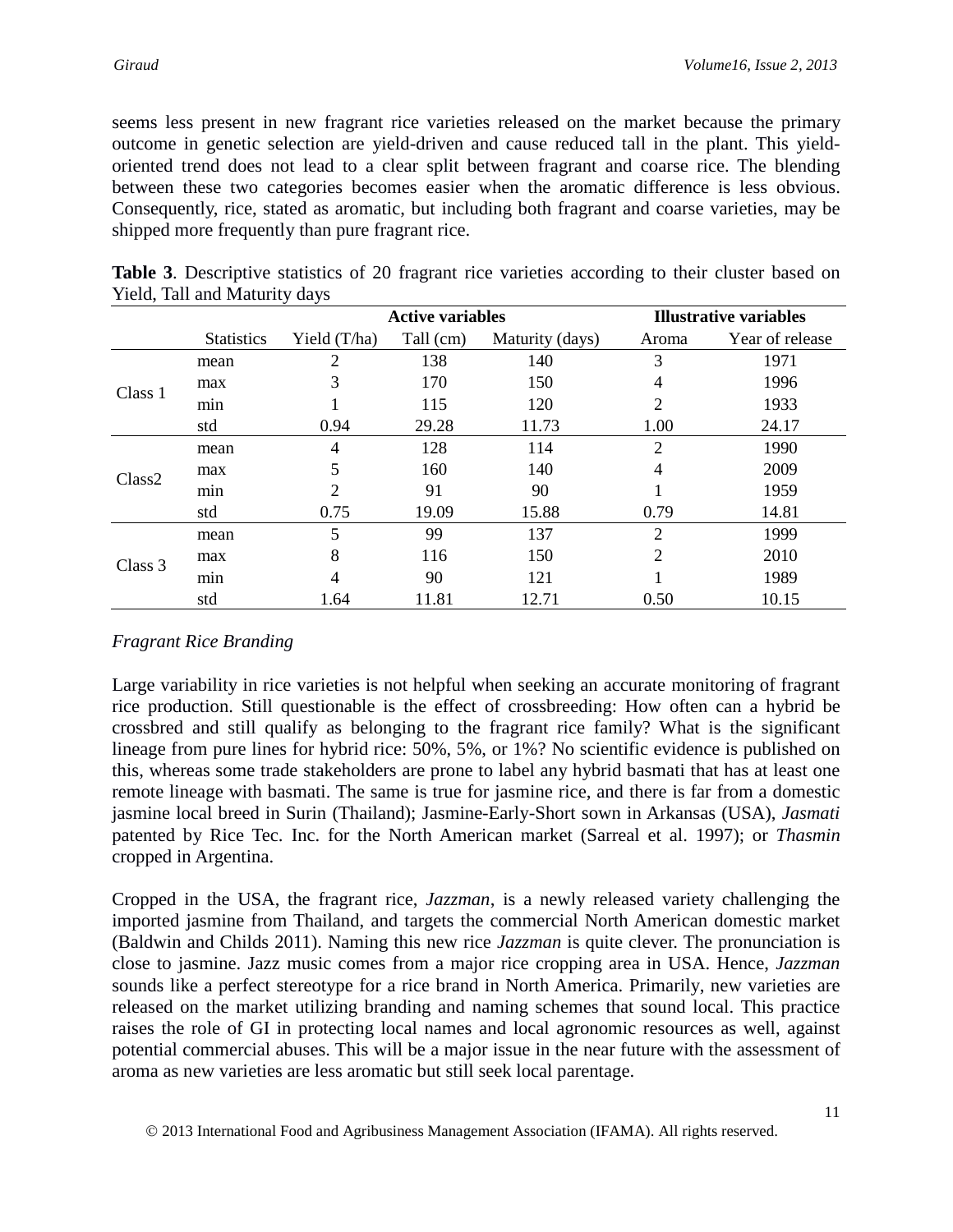How is aroma best assessed in rice? Fragrant rice is said to have an average 2-acetyl-1-pyrroline (2-AP) content of about 150 to 400 parts per billion (ppb) (Sarreal et al. 1997). Several sources indicate that 2-AP was found as the major volatile component of rice aroma at 500-600 ng/g concentration (Lorieux et al. 1996; Buttery et al. 1983; Yoshihashi, Nguyen and Kabaki 2004).

A gas chromatography analysis identifies 72 volatile components for basmati aroma (Tava and Bocchi 1999). Despite the availability of an accurate method, the ways used to assess aroma along the commodity chain are rather simple. According to Maraval et al. (2008), the method for aroma assessment in rice was first developed by International Rice Research Institute (IRRI) in 1971. A basic laboratory technique is utilized which includes one gram of freshly harvested milled rice is placed into a centrifuge tube (50 mL, round bottom) and 20 mL of distilled water is added. The tubes are then covered with aluminum foil. The samples are placed in a boiling water bath for 10 minutes. The cooked samples are allowed to cool and the presence of aroma is determined for every sample by sniffing. Brown rice may also be used with the cooking time increased to 30 min. The samples are scored as *strongly aromatic*, *moderately aromatic*, *slightly aromatic*, and *non-aromatic*. A strongly scented variety is used as a check for comparison. Akram (2009) shows a binary scale for aroma (*strong*, *moderately strong*), but it is still very subjective. The Thai agricultural standard for fragrant rice defines aroma test for jasmine by "*boiling in salt solution and smelling*" (Kongsere 2008).

Surprisingly, the assessment of rice fragrance is still rather empirical, while robust methods of characterization do exist. However, the end-market evolution towards ready-to-eat meals does not lead consumers to identifying rice based on its genuine aroma when microwaveable seasoned rice methods are utilized in favor of the 20 minutes required for cooking pure fragrant rice. Nowadays, rice is primarily sold to end-users in plastic bags for safety and hygiene reasons. Consequently the aroma of fragrant rice is not a distinctive attribute for choice when purchasing before cooking. End-consumers in USA and Europe are less familiar with aroma of fragrant rice.

To summarize, the difference between coarse and fragrant rice is not obvious. The quality of the rice is measured by the rate of broken grains, whether they are aromatic or not. Genetic selection is providing new varieties with higher yields and less aroma. The level of aroma *per se* is assessed through a very simple and insufficiently codified method, allowing a broad range of subjective statements of what is fragrant rice. These trends give an implicit signal to collectors, traders, and millers: mixing different varieties of rice is not that illicit as far as it allows providing the always demanding world market with the required quantity and quality, in due time.

### *Trade-Oriented Sources*

When looking for specialty rice, data on the trade is often available on the Internet, while data on the crop is by far less salient. Data on fragrant rice is mainly provided by trade sources (Ministry of Commerce in India and Thailand and rice exporters association in Pakistan), whereas agricultural ministries are supposed to have such databases. Overall fragrant rice production, for both export and domestic usage, is still unknown as data on the crop is not available. The most recent data on fragrant rice exports is sourced from the commodity chain stakeholders (country's board of trade) gathered by experts (Slayton and Muniroth 2011).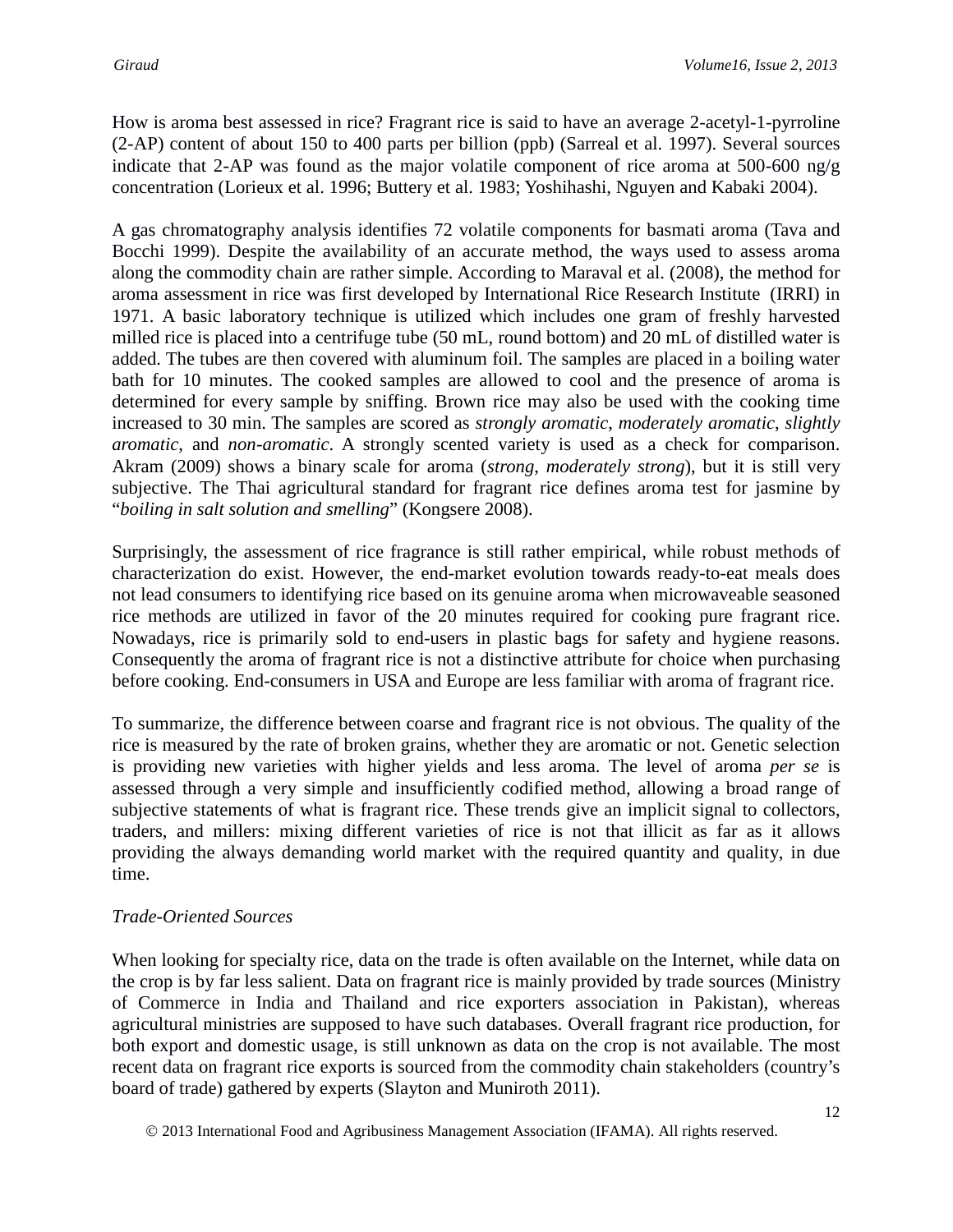Due to a great variety of rice formats, the comparison of price/weight ratio is difficult when data is available on paddy, brown, husked, milled, parboiled or broken rice. Rice's loss in weight varies from 10% to 37% according to variety, cropping area and the type of machinery utilized during the harvesting, processing and packaging stages along the commodity chain (Bhattacharjee, Singhal and Kulkarni 2002). The first month for recording the rice campaign in Thailand is January, April in India, and July in Pakistan. Large databases from the FAO or USDA do not distinguish fragrant from coarse rice, except for price monitoring.

A comparative overview of databases presents a frustrating trade-off when analyzing global data. Discrepancies exist among recent data versus more detailed but older information. Erratic discrepancies exist between public and private sources—for the same year and same country. Our research found data scarcity and heterogeneity for this niche market. As a trade-oriented commodity, fragrant rice generates more data in value rather than in volume, making room for great permeability between fragrant and coarse rice production. This is an enlightening issue with respect to our research question: Will fragrant and coarse rice segments have the same future on trade?

## **Conclusion**

The observations outlined in this paper provide a suitable orientation toward helping design a better future for the fragrant rice sector. While coarse rice is related to food security in cropping countries, fragrant rice is a trade-oriented commodity. Hence, the same regulations do not work with both rice categories. The export standards in India, Pakistan and Thailand, should be revised and rapidly implemented. Clean and fair practices should be promoted throughout the fragrant rice commodity chain in order to prevent the blending of coarse and fragrant rice. A noticeable split between coarse rice, as a commodity for usual markets, and fragrant rice as a specialty niche and valued market should be considered, as mentioned above. Price volatility may be the basic scenario for coarse rice, according to harvest variations and persistent high domestic demand in the main rice producing countries. For fragrant rice, high price might be the baseline with respect to stable increase of demand from rich importing countries.

In Thailand, fragrant rice is not a staple of the local diet; therefore fragrant rice production is mainly dependent upon trade policy. In India, where inhabitants are fragrant rice eaters, rice cropping is a strategic and sensitive issue with respect to food sovereignty; hence food policy may take the lead. However trade policy is also relevant as India's fragrant rice is not only a rich cultural heritage but also a trade-oriented commodity. In Pakistan, rice belongs to both the local diet and business trade, so food and trade policies should agree to compromise. Pakistani consumers are mainly wheat eaters, but their cultural identity includes basmati as staple food. For new players, such as USA, fragrant rice cropping is a rising issue for food sovereignty; for others, such as Vietnam and Cambodia, fragrant rice may be considered as a good trade opportunity, underlying the needs of a reliable commodity logistics chain.

Fragrant rice will not remain a quiet niche market; regardless of stability, price increases are foreseen (see Figure 4).

2013 International Food and Agribusiness Management Association (IFAMA). All rights reserved.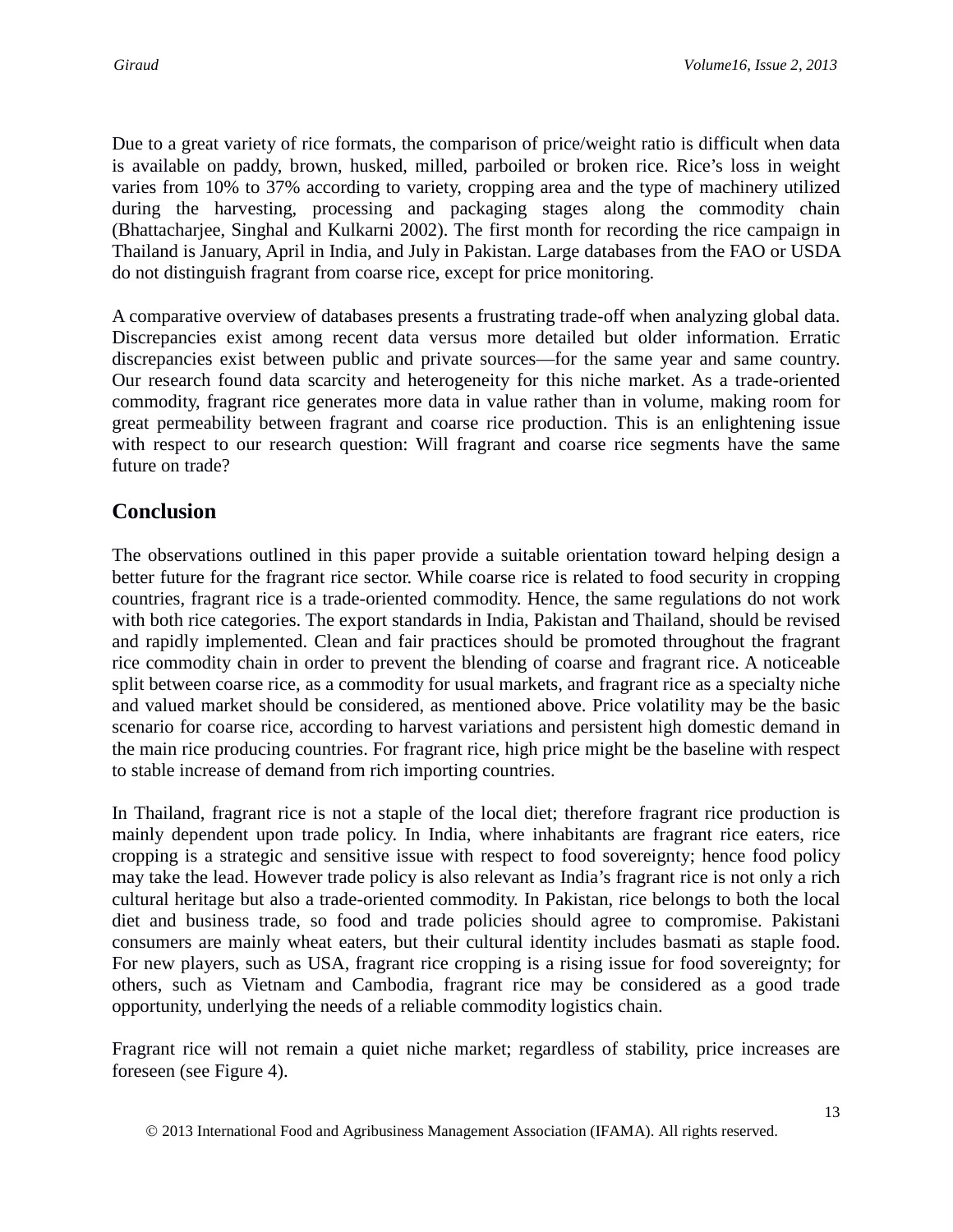

**Figure 4.** Scenarios for fragrant rice: between split and connection with coarse rice

Returning to our initial research question, we conclude that the forthcoming competition related to water scarcity issues between coarse rice with high yield and fragrant rice with low yield will probably lead to lower fragrant rice cropping or the development of new fragrant varieties with higher yields and less aroma. This scenario is the end-market connection between fragrant and coarse rice segments and like other commodities, involves price variability. A second possible scenario may occur with the release of GM varieties designed to fill the gap between the low production of fragrant rice and its high demand. In such a case, a split may occur between coarse and fragrant rice, with still higher pricing for hi-tech fragrant rice, despite this new production. The stakeholder's reaction to both fraudulent blending of non-fragrant rice and release of GM fragrant rice on the market may lead to a third scenario positioned between the first two. Hence GI registration may speed-up for both jasmine and basmati. This scenario may favor a new segmentation between GM, GI, and blended fragrant rice, with the related price matrix. Albeit more probable, the outcome of the split is not totally known between fragrant and coarse rice on trade. To be defined, this forecast needs further investigations into the cropping, trading and shipping aspects of both coarse and fragrant rice.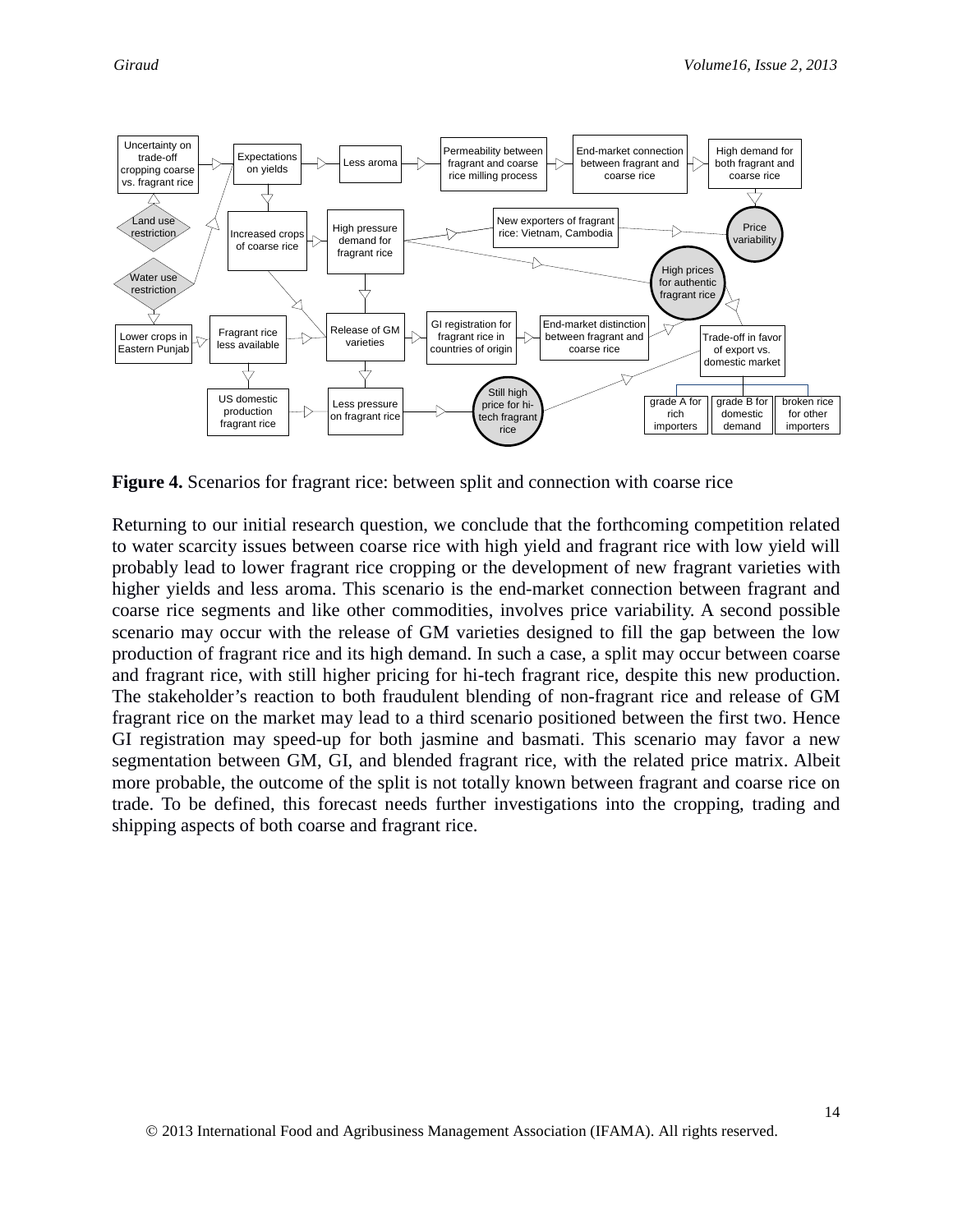### **References**

- Abedullah, K.S. and K. Mushtaq. 2007. Analysis of Technical Efficiency of Rice Production in Punjab (Pakistan). *Pakistan Economic and Social Review* 45(2): winter 231-244.
- Ahuja, U., S.C. Ahuja, R. Thakrar and N.S. Rani. 2008. Scented Rices of India. *Asian Agri-History* 12(4): 267-283.
- Akram, M. 2009. Aromatic Rices of Pakistan, a Review. *Pakistan Journal of Agricultural Research* 22(3-4): 154-160.
- Bajaj, S. and A. Mohanty. 2005. Recent Advances in Rice Biotechnology, Towards Genetically Superior Transgenic Rice. *Plant Biotechnology Journal* 3: 275-307.
- Baldwin, K. and N. Childs. 2011. *2009/10 Rice Yearbook*. ERS USDA RCS-2010 January 24.
- Bashir, K., N.M. Khan, S. Rasheed and M. Salim. 2007. Indica Rice Varietal Development in Pakistan: an Overview. *Paddy Water Environment* 5: 73-81.
- Bhattacharjee, P., S.R. Singhal and P.R. Kulkarni. 2002. Basmati Rice: a Review. *International Journal of Food Science and Technology* 37: 1-12.
- Bligh, H.F.J., N.W. Blackhall, K.J. Edwards and A.M. McClung. 1999. Using Amplified Fragment Length Polymorphisms and Simple Sequence Length Polymorphisms to Identify Cultivars of Brown and White Milled Rice. *Crop Science* 39: 1715-1721.
- Burns, J., M. McQuillan and M. Woolfe. 2004. *Survey on Basmati Rice*. Food Standards Agency, report 47.04 March 29.
- Buttery, R.G., L.C. Ling, B.O. Juliano and J.G. Turnbaugh. 1983. Cooked Rice Aroma and 2 acetyl-1-pyrroline. *Journal of Agriculture and Food Chemistry* 31(4): 823–826.
- Chaudhary, D., D.V. Tran and R. Duffy. 2003. *Specialty Rices of the World: Breeding Production and Marketing*. FAO books, Roma, 358.
- Childs, N. and J. Kiawu. 2009. *Factors Behind the Rise in Global Rice Prices in 2008*. RCS-09D-01, ERS USA, May 25.
- Dawe, D. 2008. *Have Recent Increases in International Cereal Prices Been Transmitted to Domestic Economies? The Experience in Seven Large Asian Countries*. FAO ESA working paper (08-03): 11.
- Eticha, F., H. Grausgruber and E. Berghoffer. 2010. Multivariate Analysis of Agronomic and Quality Traits of Hull-less Spring Barley (*Hordeum vulgare L.*). *J*<sup>al</sup> of Plant Breeding and *Crop Science*, vol. 2(5): 81-95.

2013 International Food and Agribusiness Management Association (IFAMA). All rights reserved.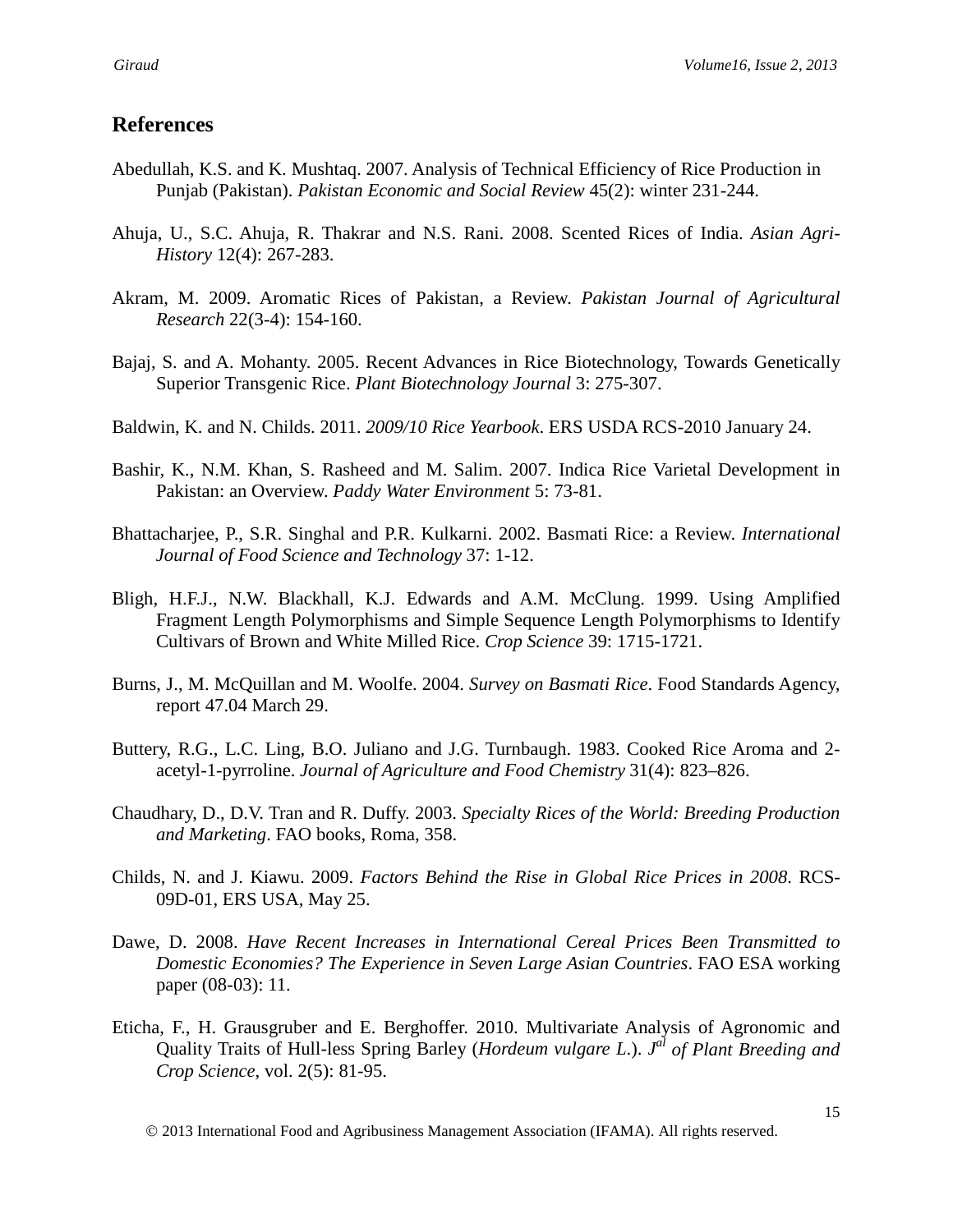- European Union. 2013. Regulation n°120/2013, Khao Hom Mali Thung Kula Rong-Hai registred as PGI. *Official Journal of the European Union* L41 February 12: 3-8.
- FAO. 2012. *Rice Market Monitor.* XV (4): November 37.
- Ghosray, A. 2008. Asymmetric Adjustment of Rice Export Prices: The Case of Thailand and Vietnam. *International Journal of Applied Economics* 5(2): 80-91.
- Giraud, G. 2008. Range and Limit of Geographical Indication Scheme: the Case of Basmati Rice from Punjab, Pakistan. *International Food and Agribusiness Management Review* 11(1): 51-76.
- Goel, V. and S. Bhaskaran. 2007. Marketing Practices and Distribution System of Rice in Punjab, India. *Journal of International Food & Agribusiness Marketing* 19(1): 103-135.
- Gruère, G. and D. Sengupta. 2009. GM-free Private Standards and Their Effects on Biosafety Decision-Making in Developing Countries. *Food Policy* 34: 399-406.
- Hahn, W.S. and Y.A. Chae. 1986. Principal Component Analysis for the Growth Data of Rice. *Korean J al of Crop Science* 31(2): 173-178.
- Jairin J., S. Teangdeerith, P. Leelagud, J. Kothcharerk, K. Sansen and M. Yi. 2009. Development of Rice Introgression Lines with Brown Plant Hopper Resistance and KDML 105 Grain Quality Characteristics Through Marker-assisted Selection. *Field Crops Research* 110: 263-271.
- Kibria, K., M.M. Islam and S.N. Begum. 2008. Screening of Aromatic Rice Lines by Phenotypic and Molecular Markers. *Bangladesh Journal of Botanic* 37(2): 141-147.
- Kongsere, N. 2008. Thai Aromatic Rice, Thai Agricultural Standard. TAS 4001-2008. *Royal Gazette* 125 (139D) 26 p.
- Kumar, P., P. Shinoj, S.S. Raju, A. Kumar, K.M. Rich and S. Msangi. 2010. Factor Demand, Output Supply Elasticities and Supply Projections for Major Crops of India. *Agricultural Economics Research Review* 23: 1-14.
- Lorieux, M., M. Petrov, N. Huang, E. Guiderdoni and A. Ghesquière. 1996. Aroma in Rice: Genetic Analysis of a Quantitative Trait. *Theoretical and Applied Genetics* 93: 1145-1151.
- Maraval, I., C. Mestres, K. Pernin, F. Ribeyre, F. Boulanger, E. Guichard and Z. Gunata. 2008. Odor-Active Compounds in Cooked Rice Cultivars from Camargue (France) Analyzed by GC-O and GC-MS. *Journal of Agriculture and Food Chemistry* 56(13): 5291–5298.
- Marie-Vivien, D. 2008. From Plant Variety Definition to Geographical Indication Protection: A Search for the Link Between Basmati Rice and India/Pakistan. *The Journal of World Intellectual Property* 11(4): 312-344.

2013 International Food and Agribusiness Management Association (IFAMA). All rights reserved.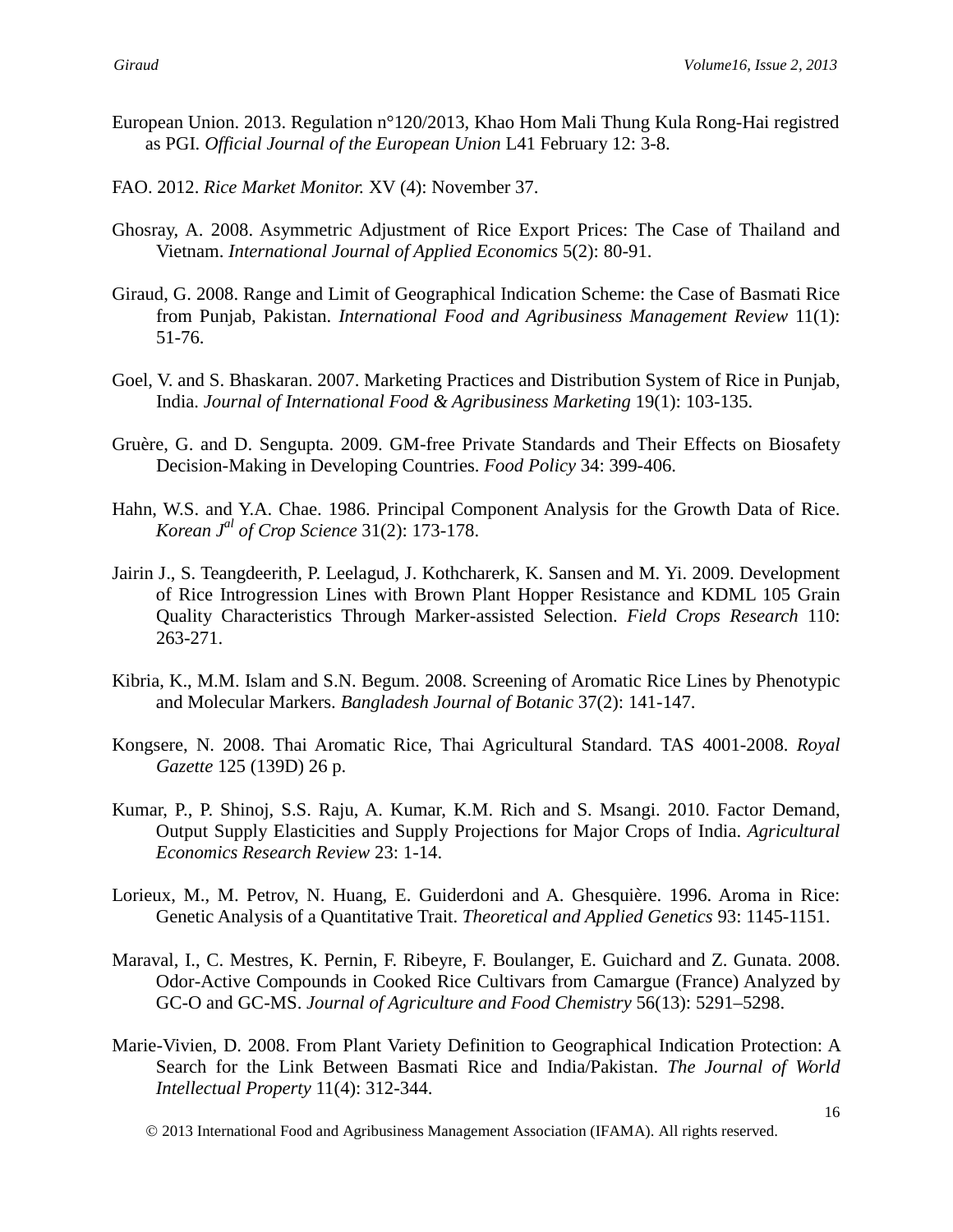- Marothia, D.K., R. K. Singh, M.R. Chandrakar and B.C. Jain. 2007. Economics and Marketing of Aromatic Rice, A Case Study of Chhattisgarh. *Agricultural Economics Research Review* 20 (January-June): 29-46.
- Mohsin, M. 2008. *Registration of Basmati as a GI Trademark*. Trade Marks Registry, Government of Pakistan. (May 10):4.
- Mushtaq, K. and P.J. Dawson. 2002. Acreage Response in Pakistan: a Co-integration Approach. *Agricultural Economics* 27: August 111-121.
- Napasintuwong, O. 2012. Survey of Recent Innovations in Aromatic Rice. 131<sup>th</sup> EAAE Seminar *Innovation for Agricultural Competitiveness and Sustainability of Rural Areas*, Prague, September 18-19.
- Piyasilp, B. and A. Kusanthia. 2003. *Local Rice Genetic-diversity in Northeastern Thailand. Rice Farming: Best practices*. CIP-UPWARD, 104-115.
- Prasanna, P.A., S. K. Lakshmi and A. Singh. 2009. Rice Production in India Implications of Land Inequity and Market Imperfections. *Agricultural Economics Research Review* 22: 431-442.
- Rahman, S., A. Wiboonpongse, S. Sriboonchitta and Y. Chaovanapoonphol. 2009. Production Efficiency of Jasmine Rice Producers in Northern and North-Eastern Thailand. *Journal of Agricultural Economics* 60(2): 419-435.
- Roth, D. and J. Warner. 2008. Virtual Water: Virtuous Impact? The Unsteady State of Virtual Water. *Agriculture and Human Values* 25: 257-270.
- Saenrungmueang, W., K. Srisa-ard and V. Pansila. 2009. Indigenous Knowledge for Khao Hom Mali Rice Production and Development for Export in the Thung Kula Rong Hai Plain. *The Social Sciences* 4(1): 65-70.
- Sarreal, E.S., J.A. Mann, J.E. Stroike and R.D. Andrews. 1997. *Basmati Rice Lines and Grains Patent # 5,663,484*. United States Patent.
- Singh, H.N., U.S. Singh, R.K. Singh, V.K. Singh, S.P. Singh and S.C. Mani. 2006. Adoption Pattern and Constraints Analysis of Basmati Rice: Implications for Enhancing Adoption and Stabilizing Productivity in Uttaranchal, India. *Indian Journal of Crop Science* 1(2): 106-108.
- Singh, J. 2010. Genetic Diversity for Sustainability of Rice Crop in Indian Punjab and its Implications. *Journal of Plant Breeding and Crop Science* 2(9): 293-298.
- Singh, R.K., U.S. Singh and G.S. Khush eds. 2000. *Aromatic Rices*. Oxford & IBH Publ., 283.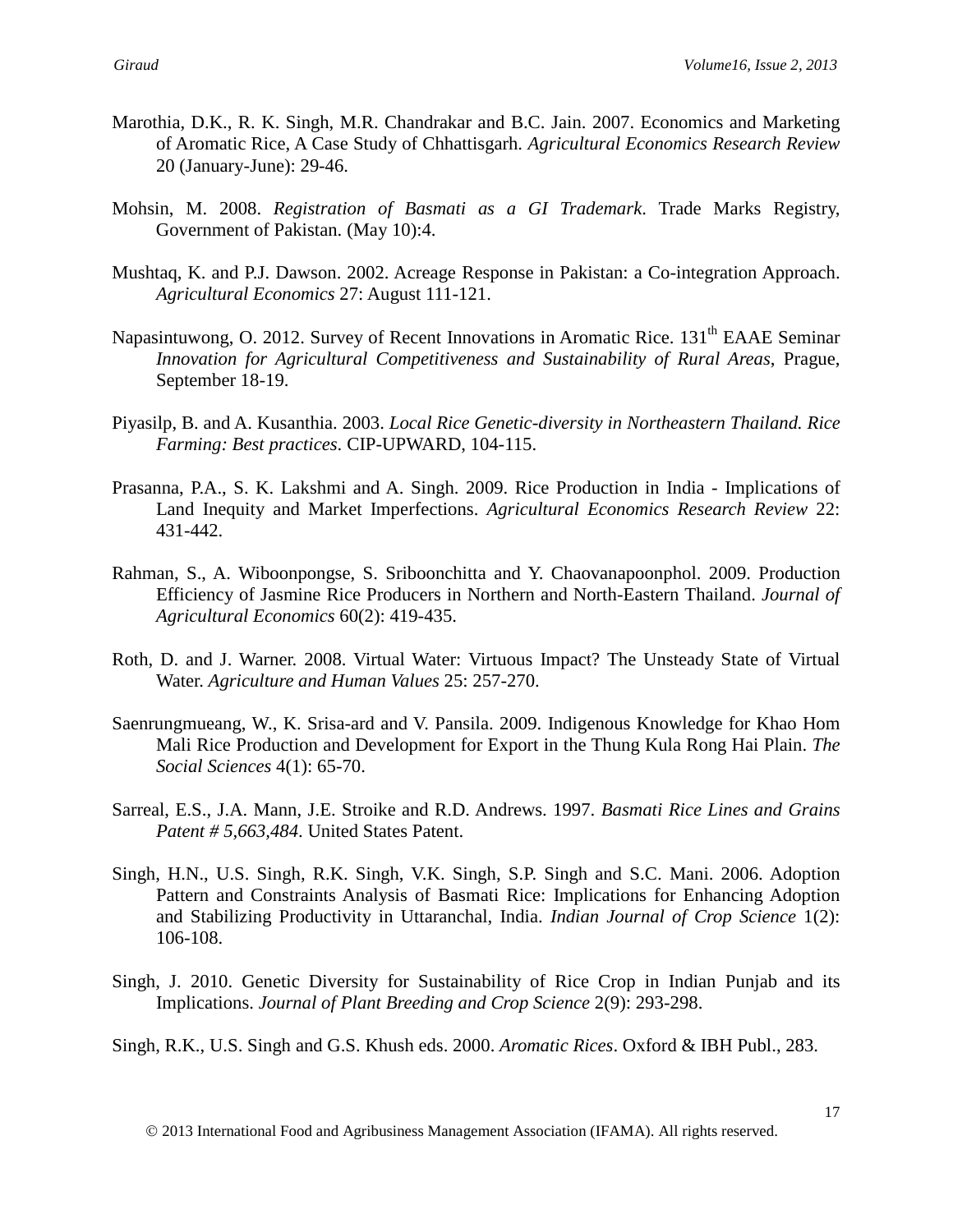- Slayton, T. and S. Muniroth. 2011. *A More Detailed Road Map for Cambodian Rice Exports.* World Bank working paper, 36. [www.scribd.com/doc/72688312/x10712-Cambodia-Rice-Road-](http://www.scribd.com/doc/72688312/x10712-Cambodia-Rice-Road-Map)[Map.](http://www.scribd.com/doc/72688312/x10712-Cambodia-Rice-Road-Map)
- Suwannaporn, P. and A. Linnemann. 2008. Consumer Preferences and Buying Criteria in Rice: A Study to Identify Market Strategy for Thailand Jasmine Rice Export. *Journal of Food Products Marketing* 14(4): 33-53.
- Suwansri, S., J.F. Meullenet, J.A. Hankins and K. Griffin. 2002. Preference Mapping of Domestic/Imported Jasmine Rice for US-Asian Consumers. *Journal of Food Science* 67(6): 2420-2431.
- Tava, A. and S. Bochi. 1999. Aroma of Cooked Rice (*Oryza sativa*): Comparison Between Commercial Basmati and Italian Line B5-3. *Cereal Chemistry* 76(4): 526-529.
- Timmer, C.P. 2010. *The Changing Role of Rice in Asia's Food Security*. Asian Development Bank, Working paper series, 15, September, 19.
- Yoshihashi, T., T.T.H. Nguyen and N. Kabaki. 2004. Area Dependency of 2-acetyl-1-pyrroline Content in an Aromatic Rice Variety, Khao Dawk Mali 105. *Japan Agricultural Research Quarterly* 38: 105-109.
- Young, K.B. and E.J. Wailes. 2003. *Rice Marketing.* In Smith C.W. and R.H. Dilday eds., *Rice: Origin, History, Technology, and Production*. J. Wiley press: 473-488.

#### **Databases**

FAO:<http://www.fao.org/economic/est/publications/rice-publications/rice-market-monitor-rmm/en/> USDA:<http://usda.mannlib.cornell.edu/MannUsda/viewDocumentInfo.do?documentID=1286> Pakistan:<http://reap.com.pk/download/index.asp> India:<http://commerce.nic.in/eidb/default.asp>basmati code 10063020 Thailand:<http://www2.ops3.moc.go.th/>jasmine code 10063040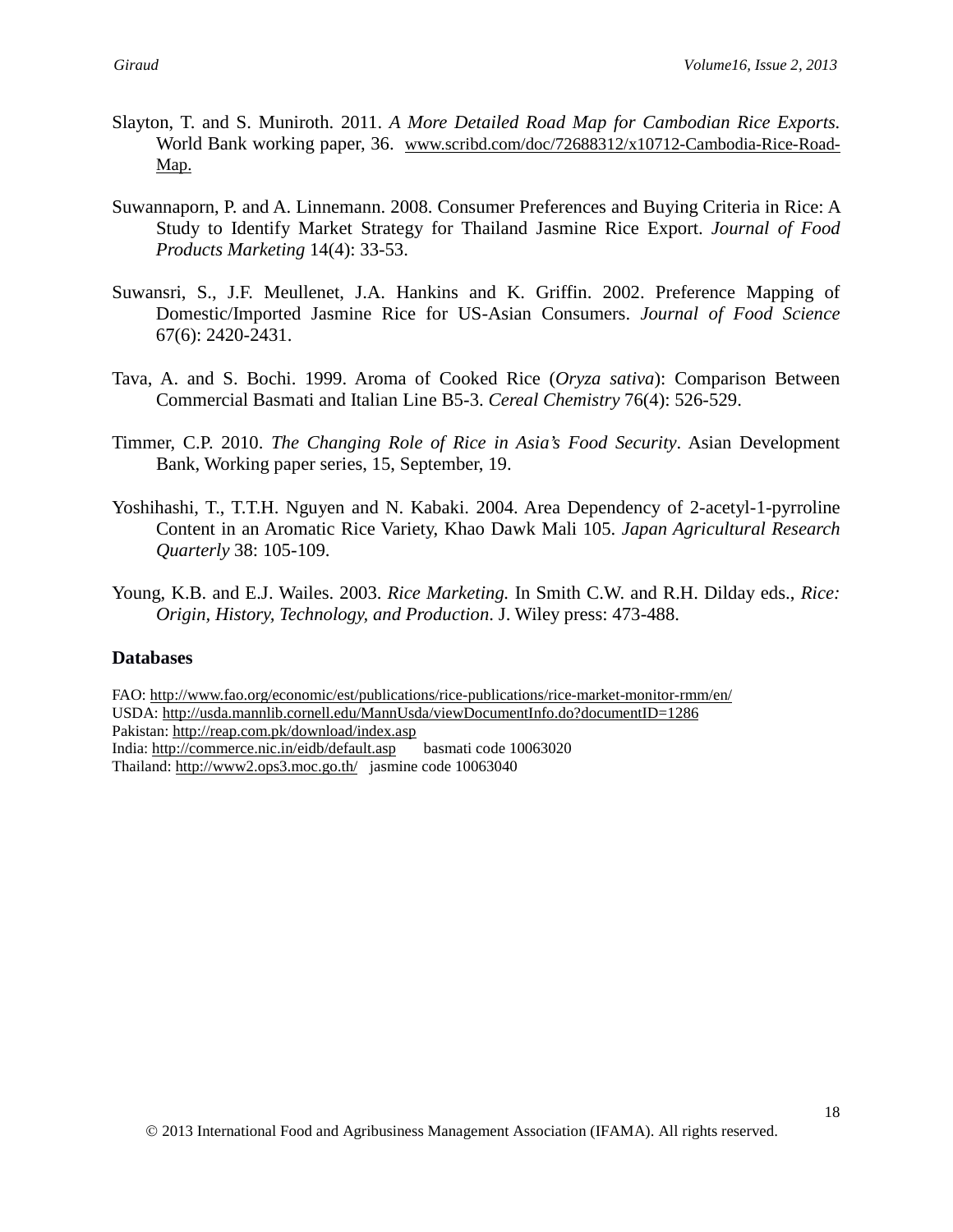# **Appendix 1.**

| $\ldots$             |                       | enturece <sub>o</sub> are |                        |                |                 |
|----------------------|-----------------------|---------------------------|------------------------|----------------|-----------------|
| Variety              | <b>Yield</b> $(T/ha)$ | Tall (cm)                 | <b>Maturity</b> (days) | Aroma          | Year of release |
| Basmati 370          | 2.5                   | 170                       | 140                    | 4              | 1933            |
| Hom Mali KDML105     | 4.1                   | 140                       | 140                    | 4              | 1959            |
| Basmati Pak          | 2.0                   | 170                       | 120                    | 4              | 1968            |
| Basmati 198          | 3.0                   | 139                       | 130                    | 2              | 1972            |
| Dehradoon Basmati    | 3.3                   | 115                       | 150                    | 3              | 1973            |
| Kashmir Basmati      | 4.4                   | 160                       | 90                     | 3              | 1977            |
| Basmati 217          | 0.7                   | 120                       | 145                    | $\overline{2}$ | 1987            |
| Basmati 385          | 4.0                   | 130                       | 112                    | 3              | 1988            |
| Kasturi Basmati      | 4.0                   | 102                       | 125                    | 1              | 1989            |
| Pusa Basmati 1       | 4.0                   | 90                        | 150                    | 2              | 1989            |
| Haryana Basmati      | 4.5                   | 116                       | 143                    |                | 1991            |
| Khushboo 95          | 4.4                   | 130                       | 114                    | 2              | 1996            |
| Super Basmati        | 3.4                   | 115                       | 117                    | $\overline{2}$ | 1996            |
| Taraori Basmati      | 2.5                   | 115                       | 145                    | $\overline{2}$ | 1996            |
| Rachna Basmati       | 4.2                   | 135                       | 95                     | $\overline{2}$ | 1999            |
| Basmati-2000         | 4.5                   | 135                       | 115                    | $\overline{2}$ | 2000            |
| Shaheen Basmati      | 4.5                   | 134                       | 120                    | $\overline{2}$ | 2001            |
| Mahi Sugandh Basmati | 5.3                   | 92                        | 132                    | $\overline{2}$ | 2004            |
| Jasmine Early Short  | 2.1                   | 91                        | 92                     | $\overline{2}$ | 2009            |
| Jazzman              | 7.7                   | 99                        | 121                    | $\overline{2}$ | 2010            |
|                      |                       |                           |                        |                |                 |

**Table 4.** Fragrant rice -related characters according to variety

**Source**: Adapted from Akram 2009, Bhattacharjee et al. 2002, Rahman et al. 2009 and Baldwin and Childs, 2011

## **Appendix 2.**



Figure 5. Ascendant hierarchical clustering on yield, tall and maturity days of fragrant rice varieties

2013 International Food and Agribusiness Management Association (IFAMA). All rights reserved.